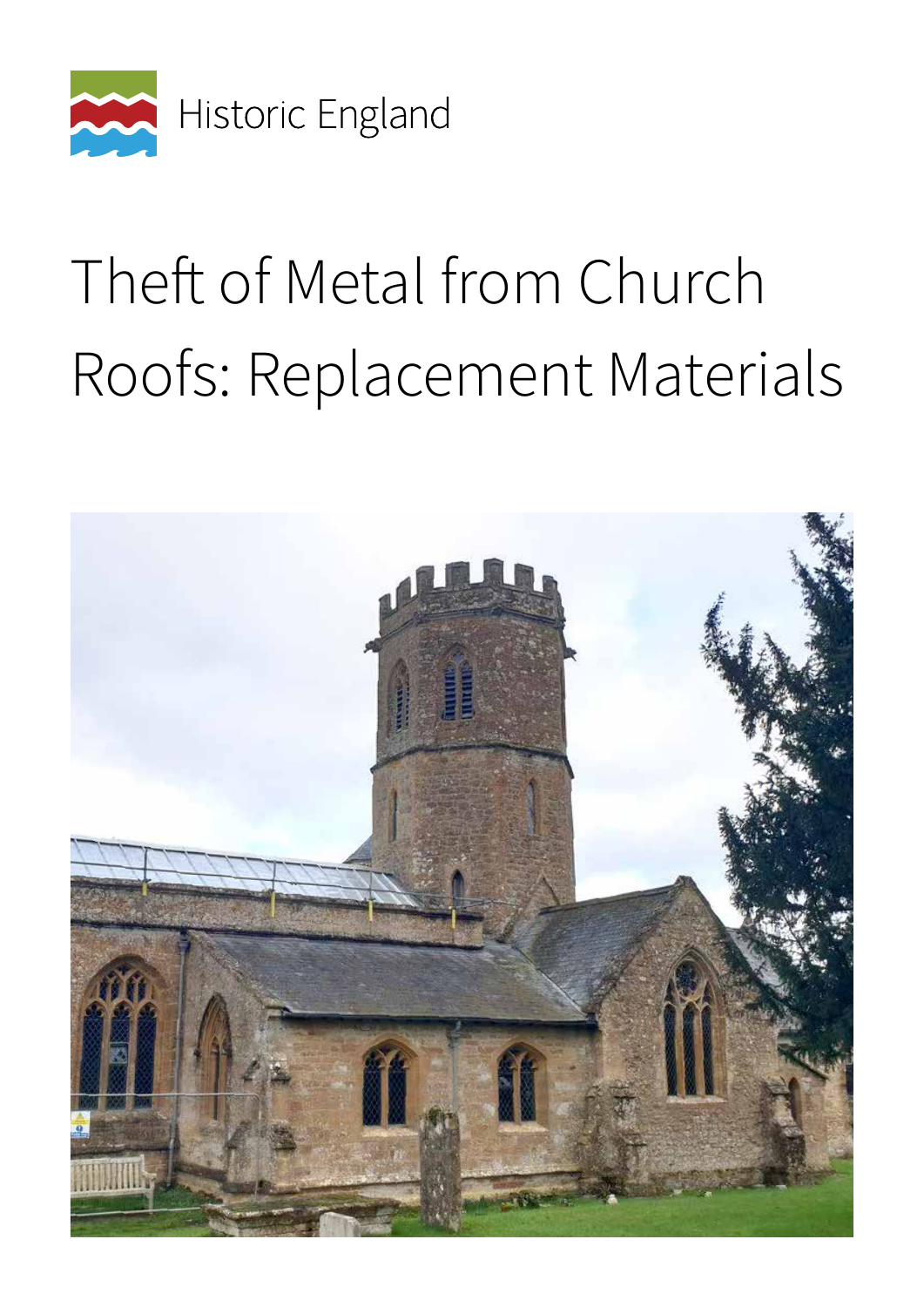### Summary

This advice note sets out Historic England's response to lead theft, which continues to affect historic parish churches. We recognise that these heritage crimes are upsetting, expensive and challenging for congregations. This updated advice on replacement materials is intended to give maximum clarity to congregations who are still dealing with the consequences of the sharp rise in the number, severity and geographical spread of metal thefts from church roofs since publication of our previous advice note in 2017.

Front cover: Replacement terne-coated stainless steel roof covering following lead theft © Jo Hibbert

This document has been prepared by Dale Dishon and Diana Evans. With thanks to the following for their contributions: Andy Bliss, Alice Brockway, David Eve, Lynette Fawkes, Beth Harries, Mark Harrison, Aimee Henderson, Alison Henry, Dan Jones, Nicki Lauder, Martin Lowe, Rachel Neaum, Rhiannon Rhys, Guy Robinson, David Walsh and Duncan Wilson. Also to Emma Critchley and David Bevan; Steven Sleight and Matthew Godfrey; Rupert Allen, Gill Elliott and Simon Headley; David Knight; and Chris Wood.

This is part of a suite of advice notes relating to Metal Theft and Heritage Crime. This edition published by Historic England September 2021. All images © Historic England unless otherwise stated.

Please refer to this document as: Historic England 2021 *Theft of Metal from Church Roofs: Replacement Materials*. Swindon. Historic England

[HistoricEngland.org.uk/advice/caring-for-heritage/places-of](http://HistoricEngland.org.uk/advice/caring-for-heritage/places-of-worship/places-of-worship-at-risk/metal-theft/)worship/places-of-worship-at-risk/metal-theft/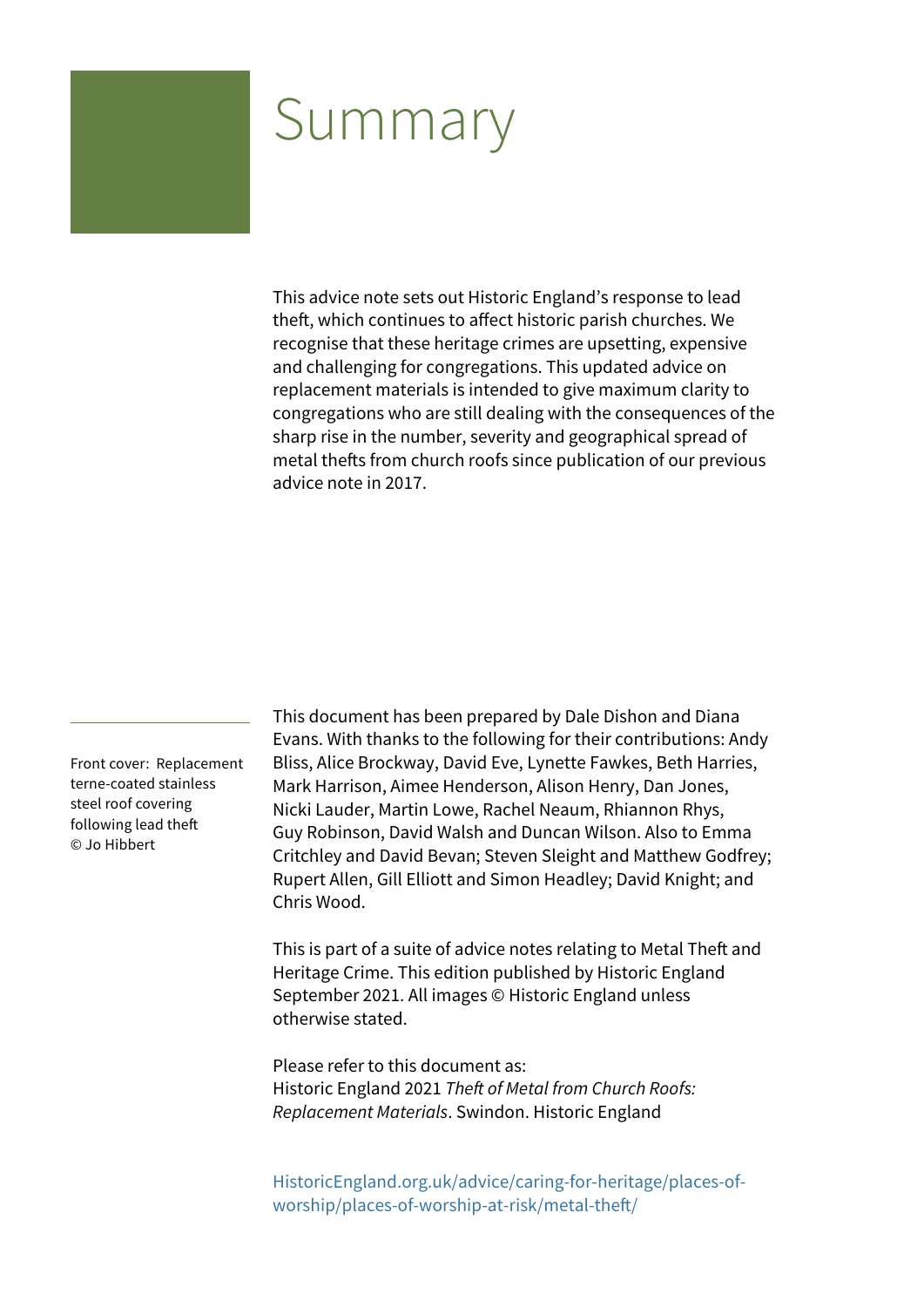# <span id="page-2-0"></span>Contents

| 1                                                                                                                              |                                                          |
|--------------------------------------------------------------------------------------------------------------------------------|----------------------------------------------------------|
|                                                                                                                                |                                                          |
| $\overline{2}$                                                                                                                 | Why are metal roofs on churches so important? 4          |
| 3                                                                                                                              |                                                          |
| When does Historic England support the consideration of alternatives  6                                                        |                                                          |
| 4                                                                                                                              | How to decide what alternative materials to use?7        |
| 5                                                                                                                              |                                                          |
| Issues with synthetic plastic-based materials as roof coverings12<br>Exceptional use of synthetic plastic-based materials on   |                                                          |
|                                                                                                                                |                                                          |
| 6                                                                                                                              | Materials for temporary replacement  15                  |
| 7                                                                                                                              | Consents and consultation with Historic England  17      |
| Consultation with Historic England and other statutory consultees 18<br>Email addresses for sending pre-application requests20 |                                                          |
| 8                                                                                                                              | Trade contacts for appropriately skilled contractors  21 |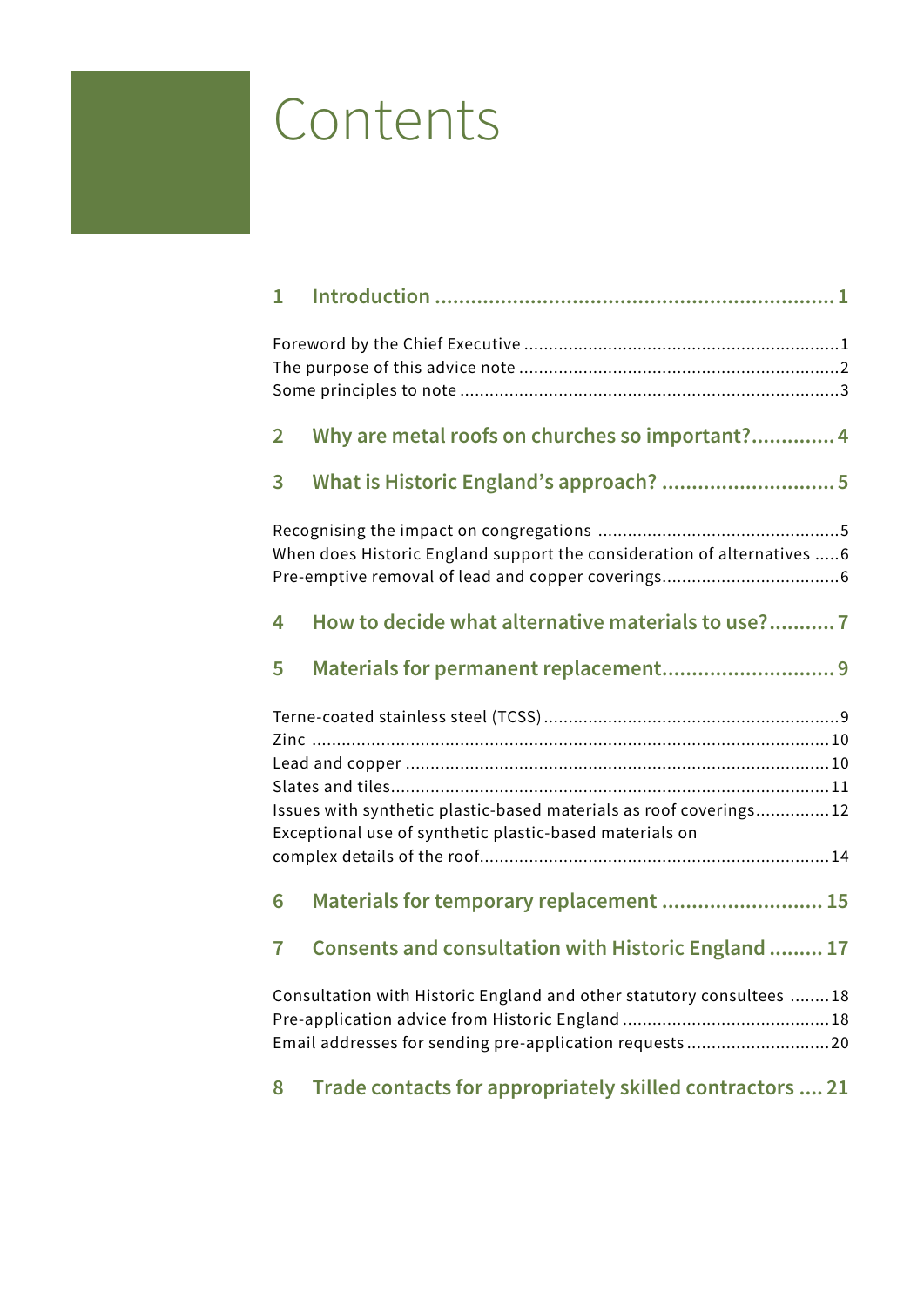# <span id="page-3-0"></span>**1** Introduction

### **Foreword by the Chief Executive**

Historic England fully appreciates the frustration and distress caused by crimes affecting historic places of worship, particularly metal theft. We have addressed this note specifically to those who carry the responsibility for replacing stolen church roofs.

When lead or copper roof coverings have been stolen, we understand it may be too risky to replace with the same materials. We have found that the most appropriate and long-lasting alternative is terne-coated stainless steel (TCSS). In some circumstances, natural slates or clay tiles may be suitable alternatives, if they are historically, geologically and technically appropriate. A well-detailed design, good specification and experienced contractors are key to ensuring the performance of the replacement roof covering.

We will support the installation of TCSS or other appropriate alternatives where a church has already suffered lead or copper theft; or when a roof covering has reached the end of its useful life and needs to be replaced, and the church is in an area of evidenced high risk of metal theft.

We do not consider the fear of theft as sufficient justification for the pre-emptive removal of lead and copper roof coverings in good working order and with good remaining life expectancy.

#### **Duncan Wilson**

Chief Executive, Historic England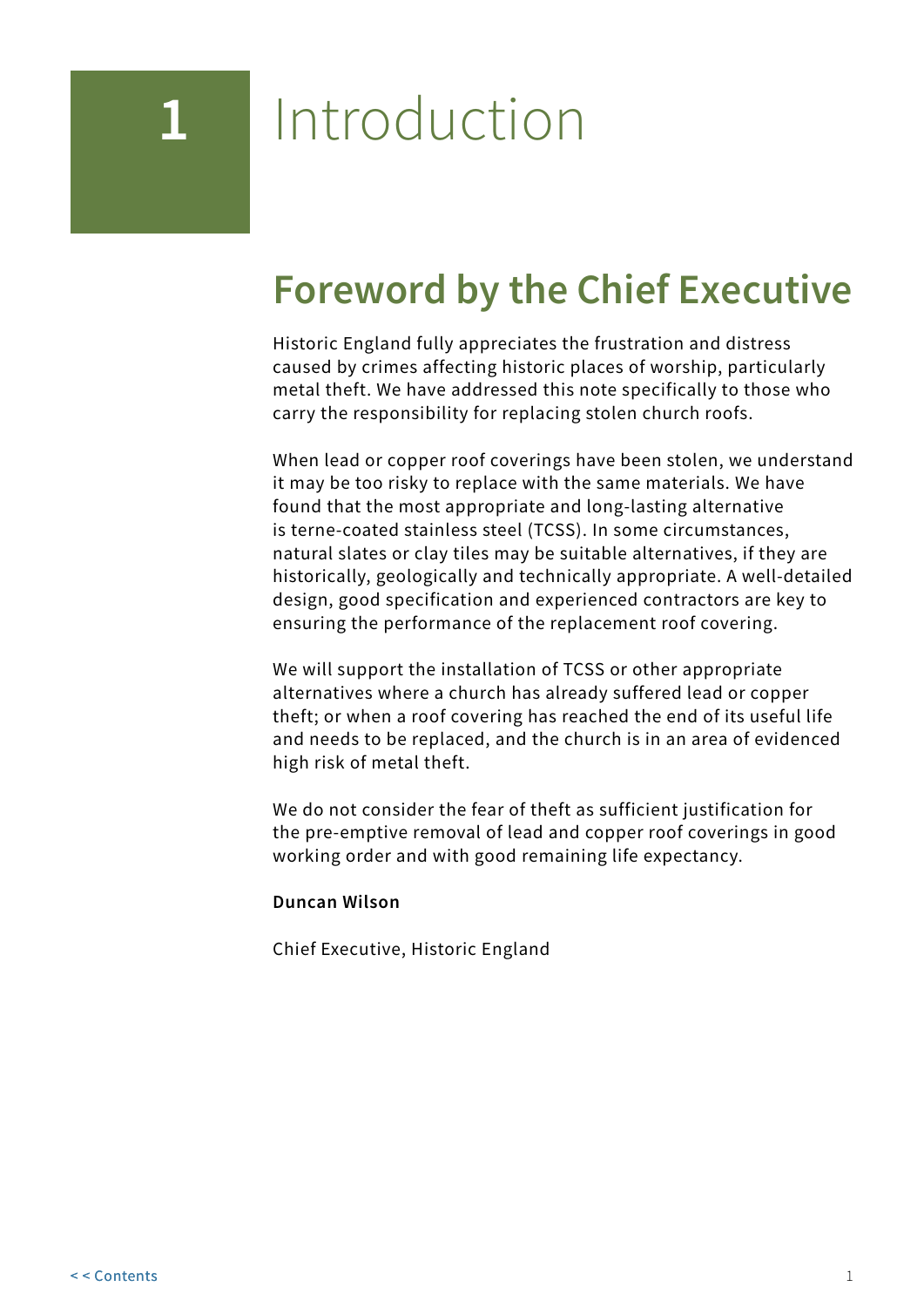#### **The purpose of this advice note**

- <span id="page-4-0"></span>1.1 This advice note sets out Historic England's response to lead theft, which continues to affect historic parish churches. We recognise that these heritage crimes are upsetting, expensive and challenging for congregations. Preventing future thefts is paramount but dealing with the aftermath in an appropriate way is also very important.
- 1.2 The advice in this note is intended to give maximum clarity to congregations who are still dealing with the consequences of the sharp rise in the number, severity and geographical spread of metal thefts from church roofs since publication of our previous metal theft advice note in 2017, and those who will unfortunately become victims in the future. None of us can be complacent when the price of lead and copper remains high.
- 1.3 We continue to work hard with our partners in the police and Crown Prosecution Service to help them apprehend, charge and sentence the criminals who are carrying out these devastating heritage crimes. We remain hopeful that our joint concerted efforts, including those of parishes, will reduce the number of attacks on metal roofs in future. We encourage parishes to help by undertaking appropriate preventative measures and asking neighbours to be vigilant, as well as ensuring that all heritage crime is promptly reported to the police (see our companion advice note [Theft of Metal from Church](https://historicengland.org.uk/images-books/publications/theft-metal-church-roofs-prevention-response/)  [Roofs: Prevention and Response](https://historicengland.org.uk/images-books/publications/theft-metal-church-roofs-prevention-response/)). We are committed to reviewing our position and updating our advice if there are further significant changes to the metal theft situation.
- 1.4 This advice note is intended for members of the Parochial Church Council (PCC) and Diocesan Advisory Committee (DAC), Diocesan Chancellors, local authorities, church architects/surveyors and other interested parties.
- 1.5 We have addressed this note specifically to those carrying the responsibility for replacing stolen church roofs. This note forms part of a package of materials published by Historic England and written to help congregations dealing with metal theft or the risk of metal theft. Other elements of the package include:
	- **A separate advice note on [Theft of Metal from Church Roofs:](https://historicengland.org.uk/images-books/publications/theft-metal-church-roofs-prevention-response/)** [Prevention and Response](https://historicengland.org.uk/images-books/publications/theft-metal-church-roofs-prevention-response/)
	- **A separate advice note on** [Church Roof Replacement Using Terne-](https://historicengland.org.uk/images-books/publications/church-roof-replacement-terne-coated-stainless-steel/)[Coated Stainless Steel](https://historicengland.org.uk/images-books/publications/church-roof-replacement-terne-coated-stainless-steel/)

[Online advice](https://historicengland.org.uk/advice/caring-for-heritage/heritage-crime/report/) with links on what to do on discovering a theft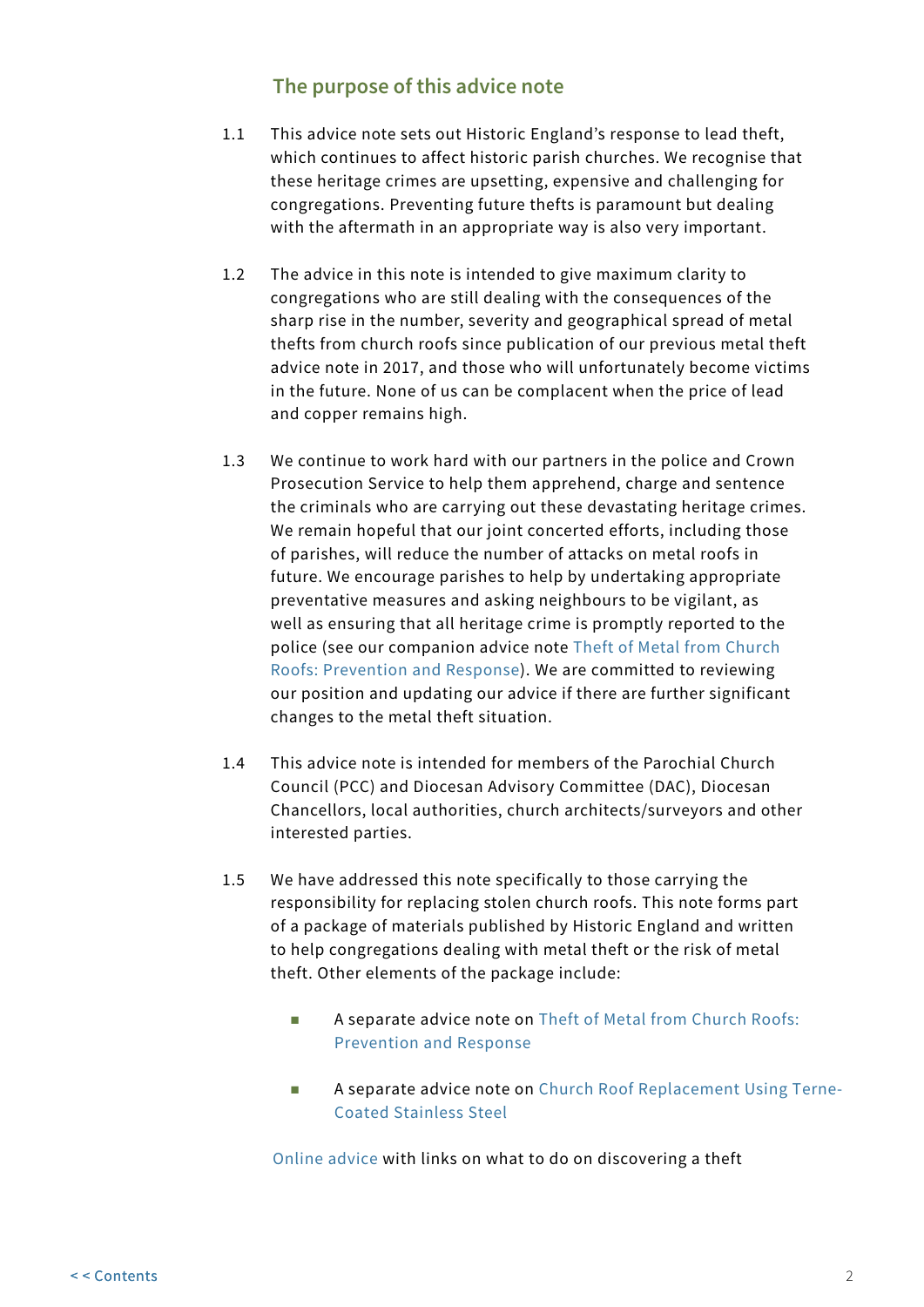#### <span id="page-5-0"></span>**Some principles to note**

- We have used "church" to refer to Church of England parish churches under the Ecclesiastical Exemption because the overwhelming majority of thefts are targeted at these buildings. However, the principles of this advice note may be applicable to other listed places of worship or other types of listed buildings, subject to the necessary permissions under the relevant consent regimes.
- A small number of listed church buildings may also be Scheduled Monuments. These require bespoke advice. Please contact your local [Inspector of Ancient Monuments](https://historicengland.org.uk/about/contact-us/local-offices/) at Historic England.
- We refer throughout to "lead" as most metal stolen from church roofs is lead, but the same principles apply to copper (which itself was sometimes used as a replacement for stolen lead coverings in the mid-20th century).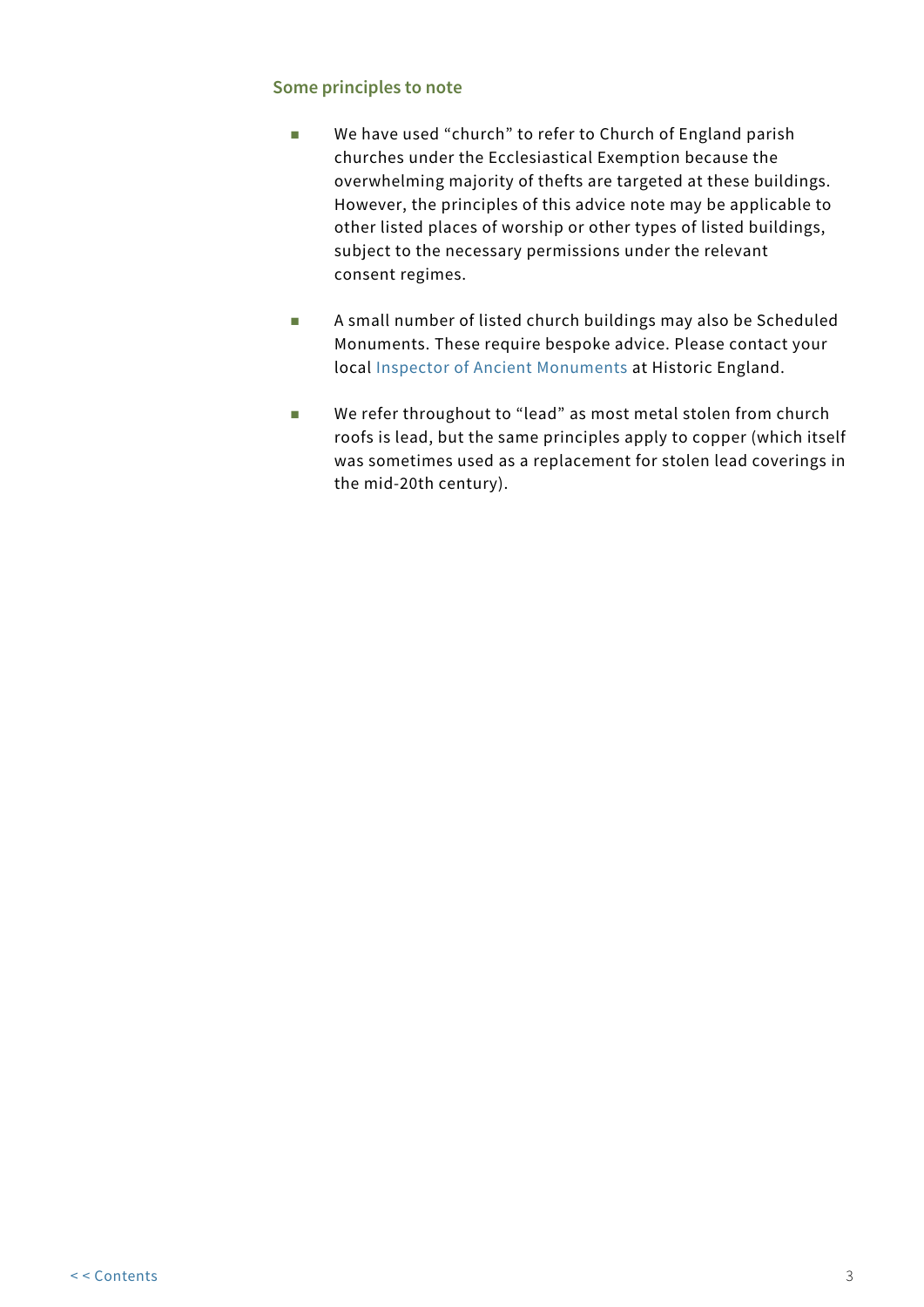# <span id="page-6-0"></span>**2** Why are metal roofs on churches so important?

- 2.1 Lead has been used on roofs in England for over a thousand years and is part of our national story, culturally and architecturally.
- 2.2 The roof of any building is always an important element in its design, structure and appearance. In the case of an historic church it is likely to be a major feature in the way it was constructed, its appearance, its impact on the local streetscape or landscape and the way in which it is designed to protect the fixtures and fittings inside. All these elements contribute to making the church's roof a key part of its significance.
- 2.3 In the case of a lead roof, it is also important that much of the work that went into making lead sheet, and covering and repairing successive lead roofs was carried out by highly skilled craftspeople. The continued practice of these metalworking skills is part of a long, peculiarly English, tradition that is important to retain and celebrate. A well-constructed and detailed lead roof is almost maintenance-free for many decades.
- 2.4 Geologically, England is rich in lead and tin. The abundance of lead to be found, particularly in Derbyshire, the Pennines, Yorkshire and the Mendips, has meant that this material was used more frequently here than in most parts of Europe. It has always been expensive, due to the high cost of extracting, transporting and working such a heavy metal. As such, its use was usually reserved for buildings of high status: churches, cathedrals, and palaces, with lead elements often placed in highly visible locations as a statement of the splendour and importance of the building. Additionally, over time lead developed a light grey patina which is visually prominent in the landscape.
- 2.5 The history of lead theft is as longstanding as the use of the material itself due to the value of lead, the frequency with which it has been used for prominent buildings and features, and the fact it can be recast. However, it is the scale and organisation of theft that have increased in recent years. Even where replacing with lead is not appropriate due to the risk of further theft, it is important to acknowledge the high status and long-lasting significance of lead when we are looking at permanent replacements.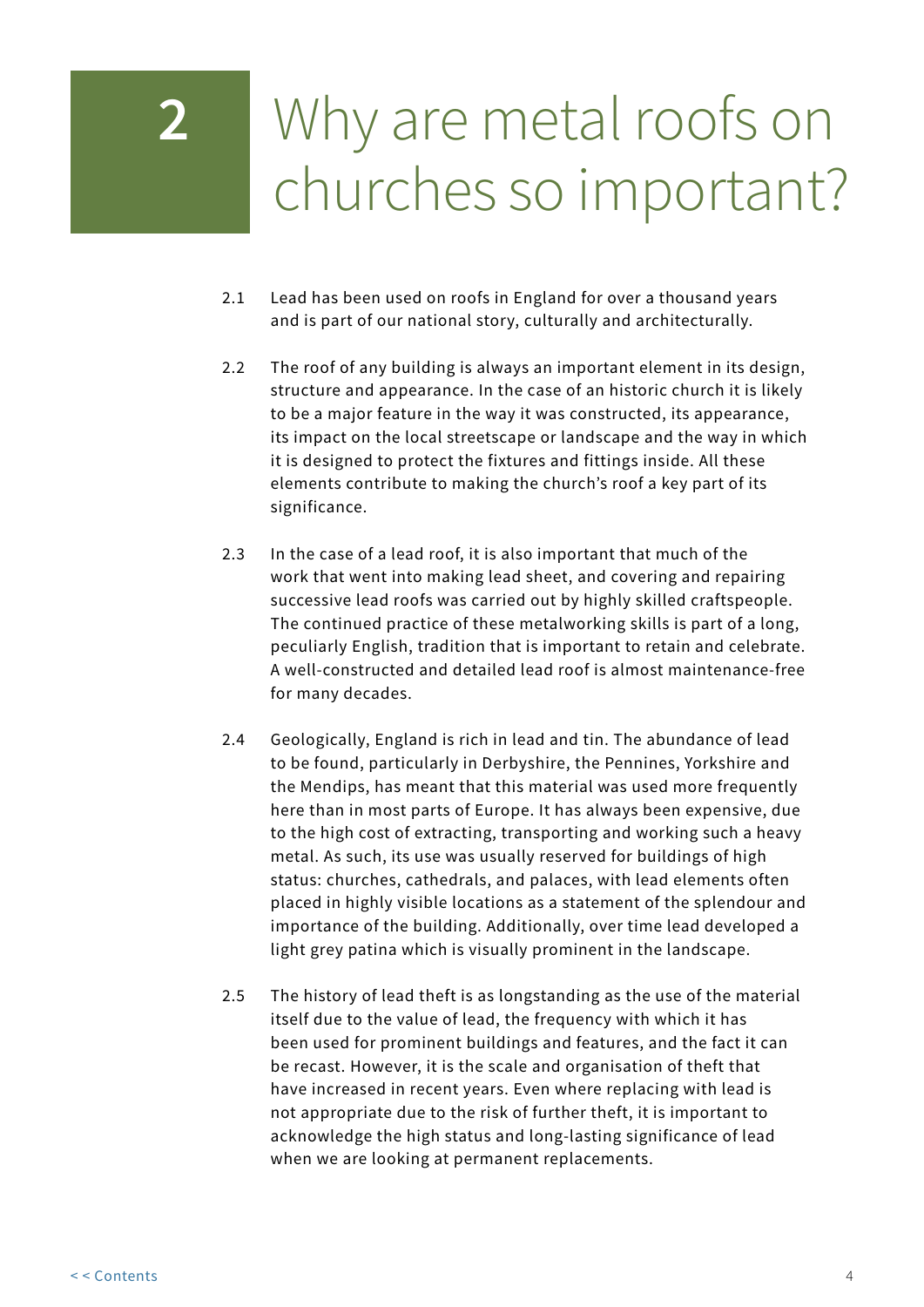# <span id="page-7-0"></span>**3** What is Historic England's approach?

### **Recognising the impact on congregations**

- 3.1 Historic England is extremely concerned about the on-going problem of metal theft from church roofs, both because of the damage suffered by historic buildings and the additional burdens that this crime imposes upon congregations. The impact on the weatherproofing and water-tightness of buildings is severely compromised, but so too are the resources and the morale of the volunteers who care for them.
- 3.2 Until 2011, lead's unparalleled suitability for church roofs in terms of significance, performance and longevity meant our approach was to recommend like-for-like replacement following metal theft; however, this approach became untenable given the huge increase in risk of repeated theft. In 2011 we revised our position to accept replacement with appropriate alternatives such as terne-coated stainless steel (TCSS) following one incidence of theft. In 2017 we revised our advice again to include all historic buildings and provide more information about prevention.
- 3.3 The sharp rise in the number, severity and geographical spread of metal thefts from church roofs since 2017 led us to invest in commissioning and publishing technical advice on replacement with TCSS. We are now refreshing our wider advice on replacement materials, to provide additional clarity and address the particular needs of congregations caring for historic churches.
- 3.4 We recognise that lead and copper roofs are increasingly vulnerable to theft and therefore, even with security measures, replacing with the same materials may be too high a risk. This is especially the case if the church is in a remote location; or in an area where there is evidence of high rates of metal theft; or where it is not feasible for a roof alarm to be installed.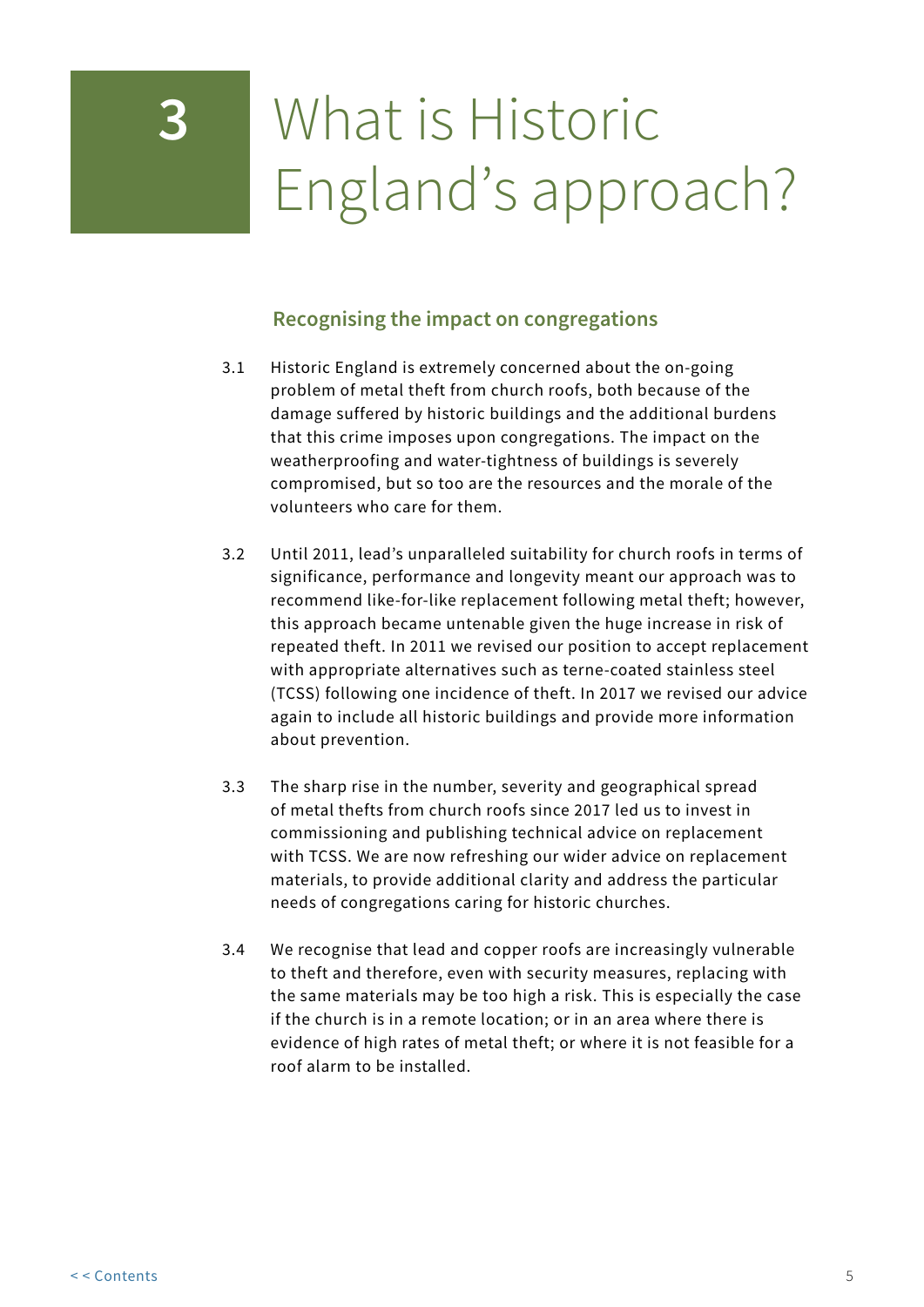#### **When does Historic England support the consideration of alternatives**

- <span id="page-8-0"></span>3.5 Historic England supports consideration of replacing lead coverings with TCSS or other appropriate alternatives in these situations:
	- a. Where a particular roof slope has been the target of theft and there is a need for re-covering;
	- b. When the lead on a particular roof slope has reached the end of its useful life and needs to be replaced, as evidenced by the Quinquennial Inspection (or other architect/surveyor's report) and the church has already experienced metal theft or is in an area of evidenced high risk of metal theft.

### **Pre-emptive removal of lead and copper coverings**

- 3.6 We do not accept fear of theft as justification for the pre-emptive removal of complete lead and copper roof coverings that are in good working order and with good remaining life expectancy.
- 3.7 Removal of any lead or copper roofs that have not been affected by theft and are still in good working order is harmful to significance and unlikely to obtain consent. As well as unjustified harm to significance, parishes should bear in mind the low salvage value of lead and the construction costs and fees of replacing a perfectly serviceable roof. It would be better to invest in a roof alarm and any other security measures required by the insurance company to satisfy its policy requirements.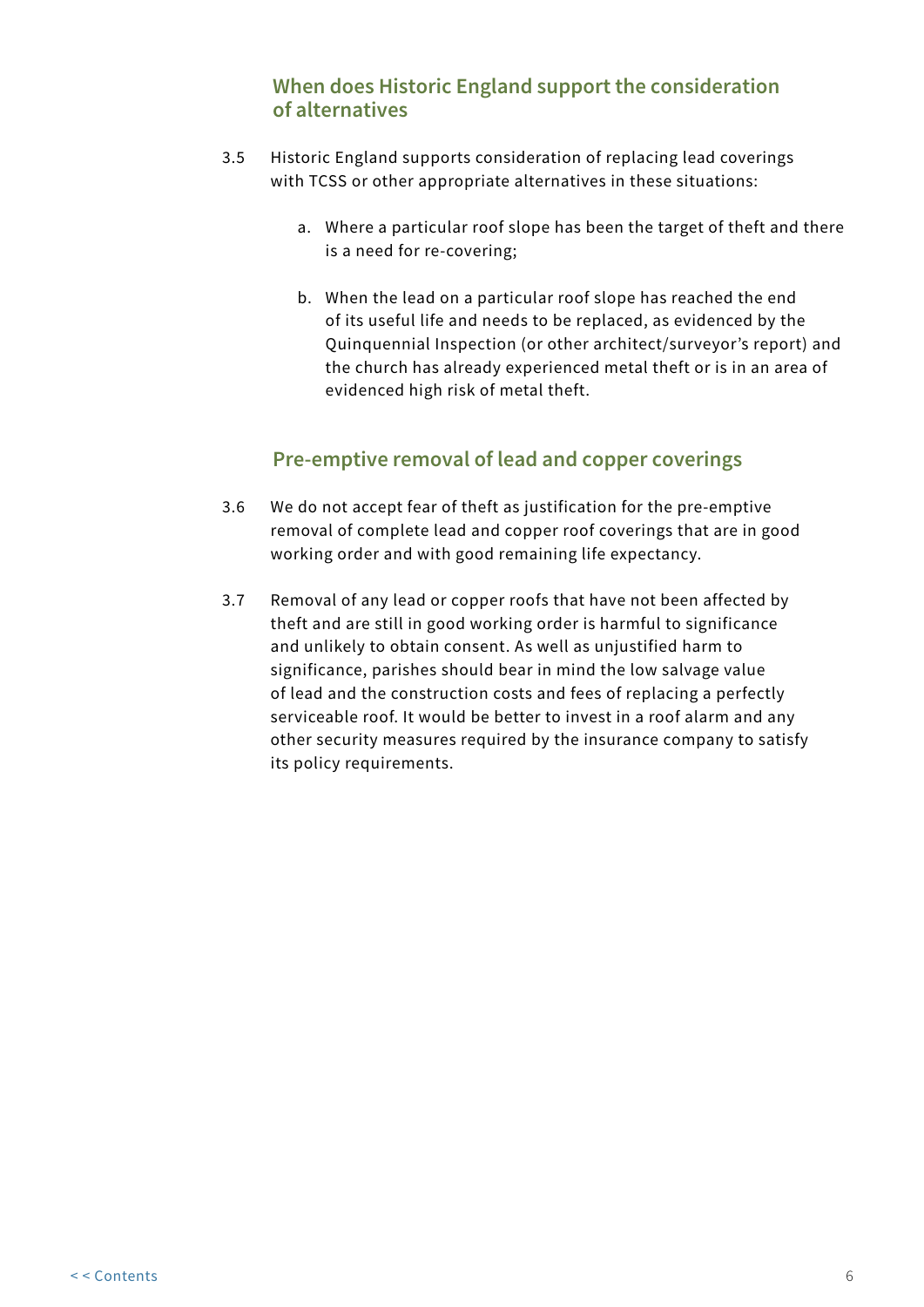## <span id="page-9-0"></span>**4** How to decide what alternative materials to use?

- 4.1 In choosing materials for roof coverings that would not be vulnerable to theft, the priority is to secure the church building for this and future generations to use and enjoy, safe in the knowledge that it will last for many decades with only occasional maintenance required.
- 4.2 Before considering options for replacing stolen or failing metal, it is vital to seek advice from the church architect or surveyor, and from the DAC Secretary. A well-detailed design, good specification and experienced contractors are essential to ensuring the performance of the replacement roof covering.
- 4.3 Key considerations in choosing an alternative are:
	- Assessing risk of further theft or damage and mitigating against those risks
	- **Matching the longevity and sustainability of lead, as far as possible**
	- **Minimising the impact on the historic and architectural** significance of the building
	- **EXECUTE:** Achieving the best technical performance available in an alternative material
	- Value for money long-term thinking of future generations
- 4.4 Another consideration is the amount of lead or copper that has been stolen or damaged. If a substantial part of the lead or copper covering on a roof slope has been stolen, it may be justified to remove what is left on that slope and replace the entirety with an alternative material. This is because a joint between two different materials on the same slope can impact on technical performance as well as aesthetics.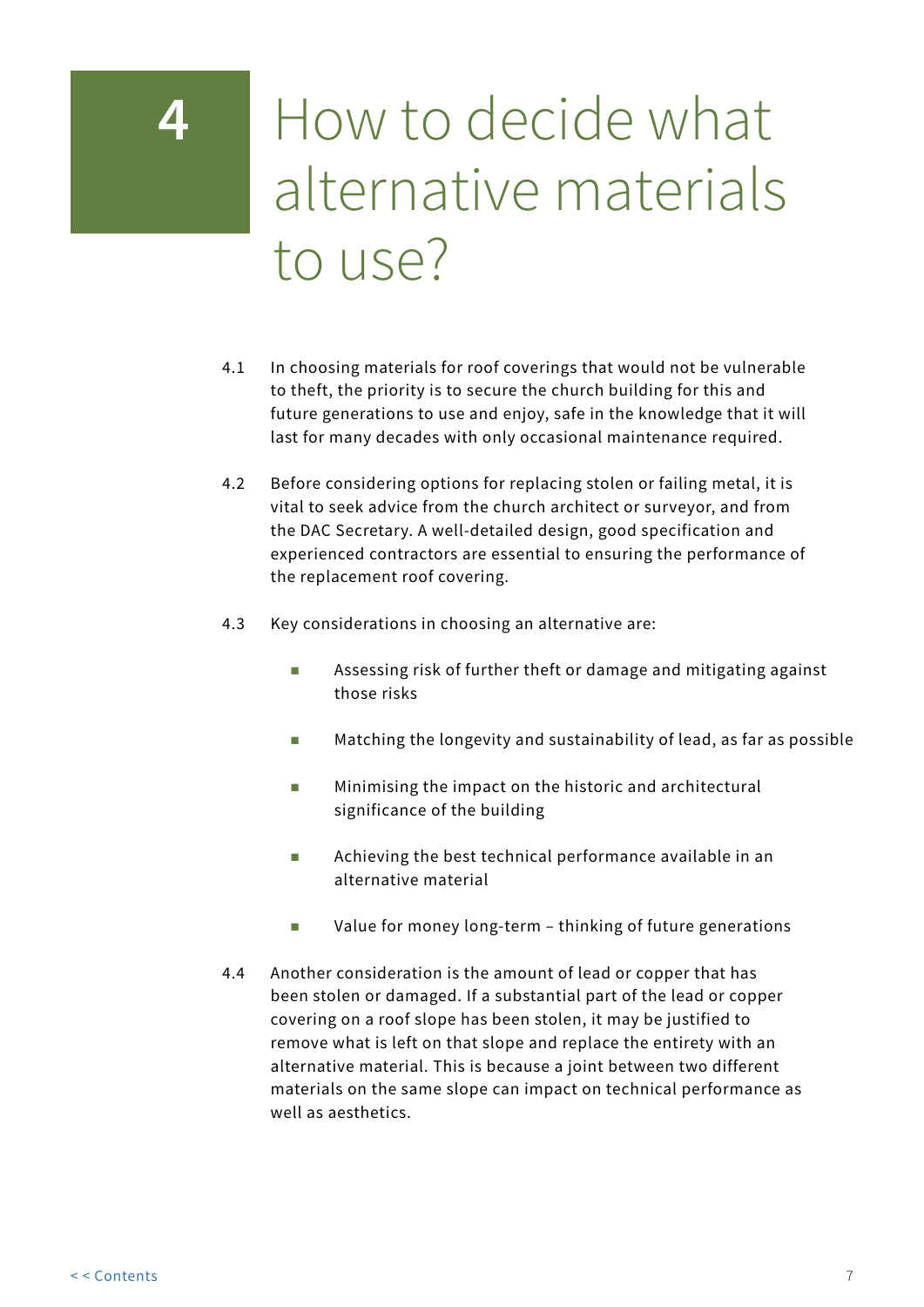- 4.5 Where only a couple of strips of lead or copper have been stolen, parishes may find it is cheaper to replace those like-for-like and install security measures, as required by the insurer, than to strip off the remainder of the roof slope and replace it entirely.
- 4.6 The visibility of the alternative material from the surrounding areas is a consideration. However, the contribution that lead makes to the significance of the building goes beyond its appearance, so anything that replaces it will have some degree of impact on that significance, whether you can see it or not.
- 4.7 The National Planning Policy Framework (NPPF) requires local authorities to balance the public benefits of a proposal against harm to the significance of listed buildings, taking into account the advice of Historic England and other statutory consultees. The NPPF tests would be applied by the local authority to buildings outside the Ecclesiastical Exemption, but also to buildings within the Exemption where planning permission is required ([see section s](#page-19-0)even). Equivalent tests would be applied by denominational decisionmakers for buildings within the Ecclesiastical Exemption.
- 4.8 Therefore, in choosing an alternative material, the aim is to reduce the harm to the significance of listed buildings and ensure the harm is outweighed by the public benefits of keeping these buildings in use and in good repair for future generations.
- 4.9 Historic England has considered a range of coverings. In our experience, where replacement of lead is justified, the material that is most often accepted as achieving the best balance of harm against public benefits is terne-coated stainless steel (TCSS).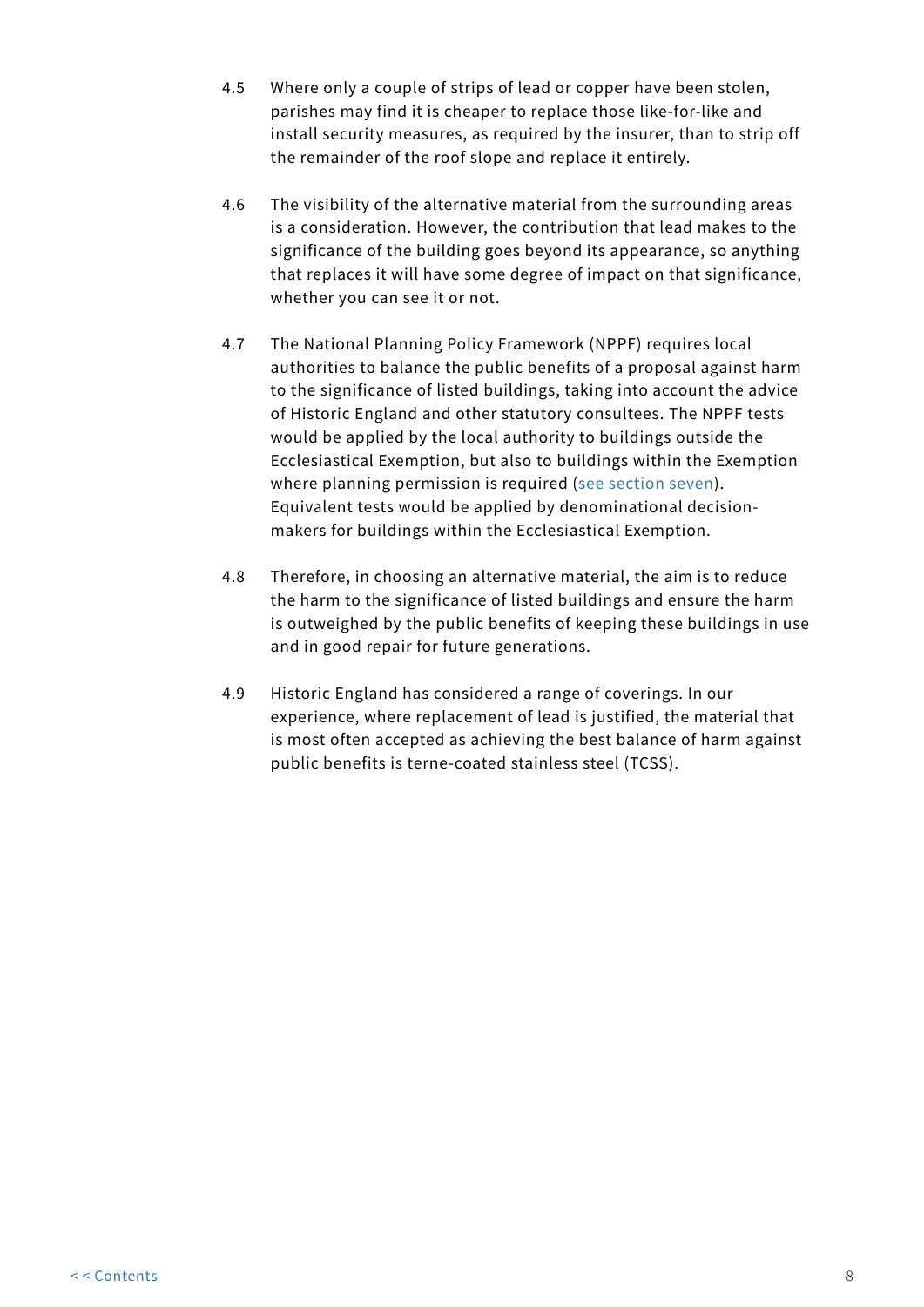# <span id="page-11-0"></span>**5** Materials for permanent replacement

### **Terne-coated stainless steel (TCSS)**

- 5.1 TCSS offers many of the benefits of lead but without the risk of theft. It is a very stiff material and therefore hard to remove, and it has a low re-sale value. While there have been a handful of cases of attempted theft of TCSS where it was thought to be lead, no actual theft of TCSS has occurred to date.
- 5.2 Historic England has separately published a technical [advice note](https://historicengland.org.uk/images-books/publications/church-roof-replacement-terne-coated-stainless-steel/) that discusses design and specification issues that frequently arise when considering the use of TCSS to replace stolen lead roofing, and it provides guidance on addressing any issues.
- 5.3 In comparison with lead:
	- TCSS offers a long lifespan of 80-100 years, and is comparable to lead in terms of its low maintenance requirements;
	- $\blacksquare$  it is very durable;
	- coating the steel with tin (terne-coating) allows it to dull down after a few months to resemble lead; and
	- **i** it can be laid with traditional round batten rolls to match the appearance and performance of lead [\(see image in 5.12 below](#page-13-1)).
- 5.4 TCSS can cost almost as much as lead, but because of its longevity, durability and performance it is a good long-term investment. This means that re-covering using TCSS will save work for several future generations, providing a lasting legacy that offers good value for money.
- 5.5 There has now been quite a body of experience built up with the hundreds of TCSS roofs installed on listed church roofs, and architects and contractors are becoming more experienced at designing, specifying and installing it.
- 5.6 The stiff nature of steel, which makes it so difficult to cut and therefore unattractive to thieves, also means it is not as naturally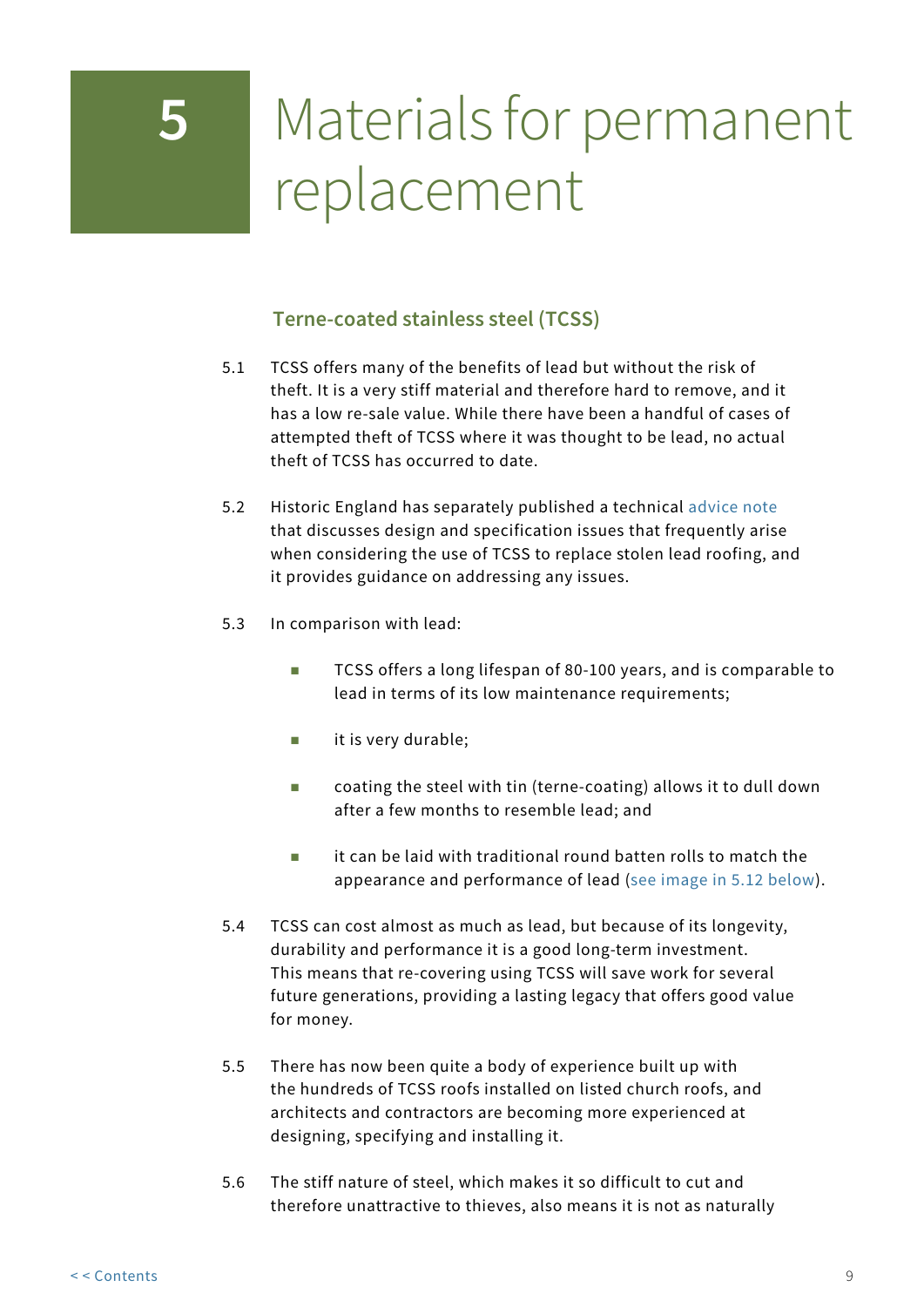<span id="page-12-0"></span>sound-proof as lead. It will require additional measures such as underlay mats to reduce noise from heavy rainfall or hail. For further information see the section on 'Reducing rain noises' in our technical note [Church Roof Replacement Using Terne-coated Stainless Steel](https://historicengland.org.uk/images-books/publications/church-roof-replacement-terne-coated-stainless-steel/).

5.7 TCSS roofs should always be installed by competent and experienced hard metal roofers. [Members of the Federation of Traditional Metal](https://ftmrc.co.uk/)  [Roof Contractors](https://ftmrc.co.uk/) (FTMRC) have to achieve a high level of competence and have their work regularly vetted.

#### **Zinc**

5.8 Zinc is another sheet metal which has been used on historic buildings, particularly in Europe, for many years but has not been extensively used in England. We would not object to its use as an alternative to lead, but it does have a resale value so is not entirely free from theft, and on exposed flat expanses there could be issues with noise-proofing. It may be more suitable for small sections that are challenging to cover in TCSS, such as shaped areas of domes or spires, as it is flexible and lighter than TCSS.



Photo: Zinc covering on a church spire © Bakers of Danbury

#### **Lead and copper**

5.9 There are some situations in which PCCs, owners or trustees may want to replace lead or copper like-for-like. This could be where only small sections have been stolen or are failing; the remaining leadwork is particularly decorative or has plumbers' marks; or improved security and surveillance measures provide confidence in complete replacement.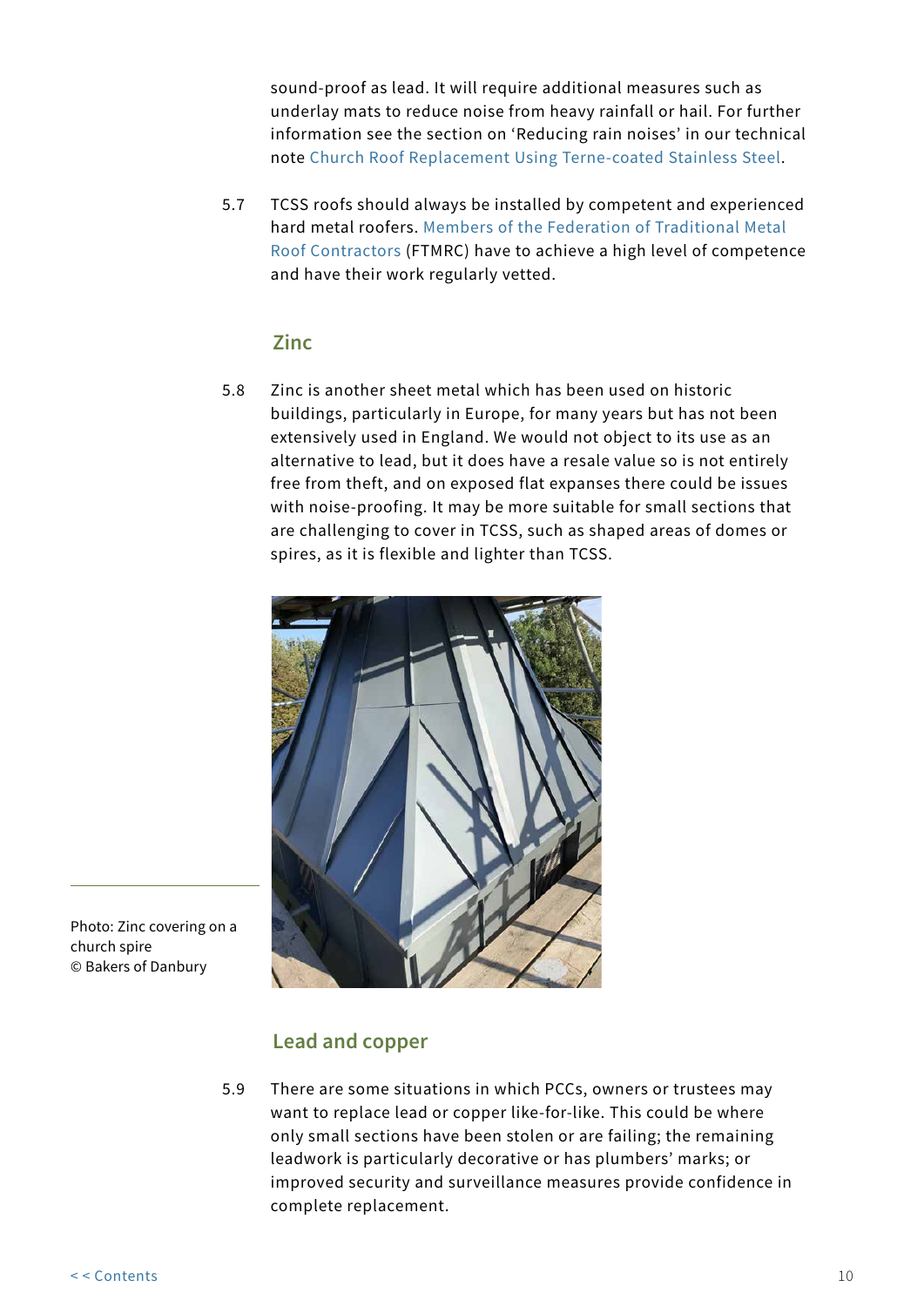- <span id="page-13-0"></span>5.10 Before proceeding with like-for-like replacement we recommend carrying out a risk assessment; see our advice note *Theft of Metal from Church Roofs: Prevention and Response* for more information.
- 5.11 Where lead or copper are being replaced with the same material, it is important to consider future insurance cover and any requirements of your insurer, to ascertain that you will have full cover in the case of further theft. The insurer's requirements are likely to include the installation of forensic marking, an approved roof alarm and/ or possibly CCTV. In addition to the capital costs of installing an approved roof alarm, you will need to bear in mind the annual costs of service, maintenance and monitoring required to satisfy insurance policy requirements.
- 5.12 There will be parts of the roof where lead may be the only longlasting and durable option, even if the main coverings are of a different material; for example, flashings, valley gutters and upstands. This is because other metal alternatives such as TCSS or zinc are unlikely to be malleable enough to create a weather-tight junction. These stiffer materials will also be unsuitable for forming fine decorative details. If lead is being used, the same consideration will need to be given to preventative measures and insurance cover as above.

<span id="page-13-1"></span>

Photo: TCSS roof covering with round batten rolls and lead gutters, upstands and flashings © Jo Hibbert

### **Slates and tiles**

5.13 There are circumstances where it may be suitable to replace lead with natural slates or clay tiles, but these are not straightforward and would need to be considered on a case-by-case basis. We advise early discussion with the church architect/surveyor, the local authority and Historic England if these options are being considered.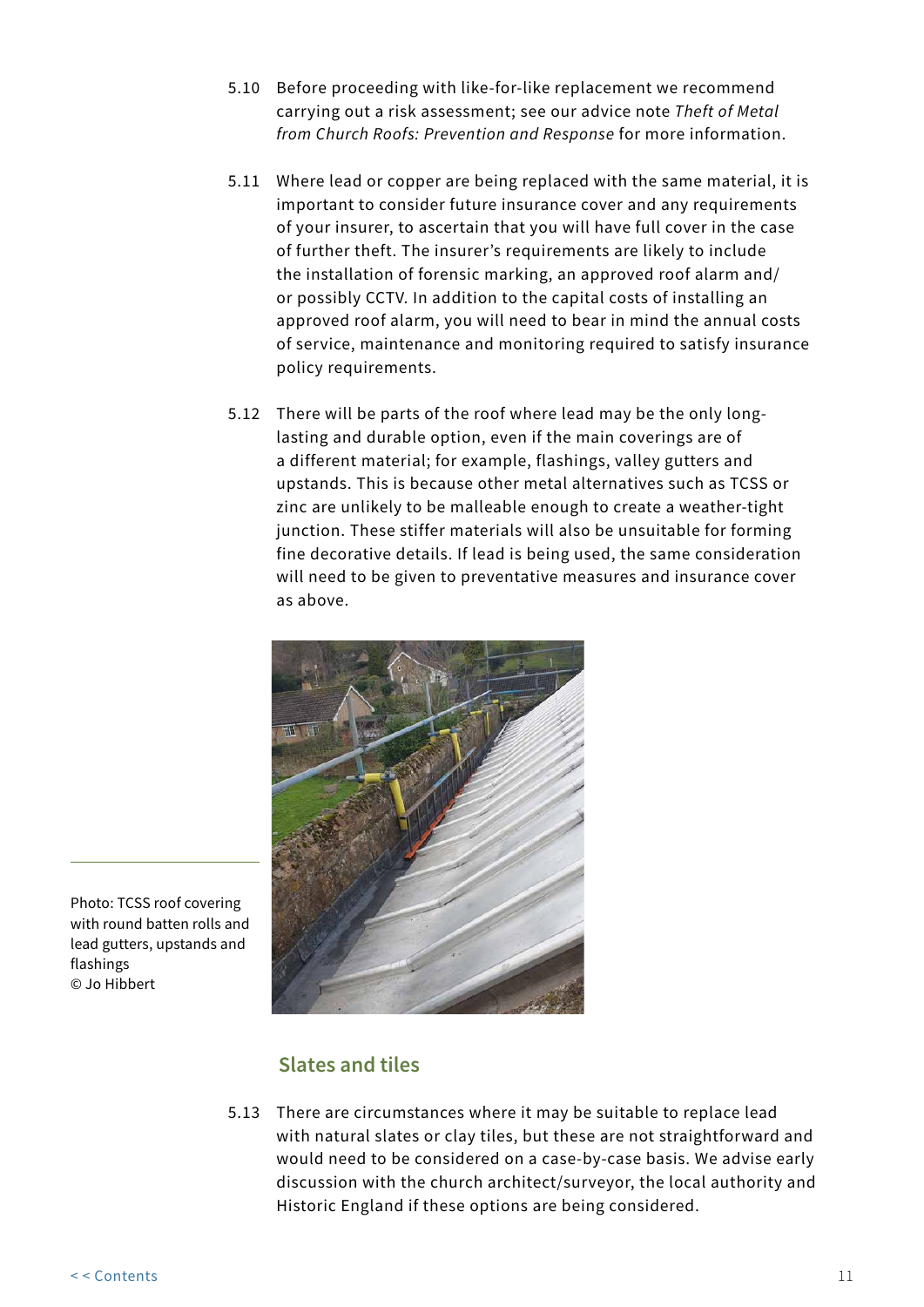- <span id="page-14-0"></span>5.14 Considerations include impact on appearance and, importantly, whether slates or tiles are historically, geologically and technically appropriate:
	- Church roof coverings were designed to reflect these buildings' special high status and were not necessarily covered in the same materials found on surrounding domestic or farm buildings. This needs to be borne in mind when choosing a replacement material.
	- $\blacksquare$  For slates or tiles to be historically appropriate there needs to be evidence that parts of the church building are, or were historically, roofed in this material. It also depends on the age of that part of the church; for example, Welsh slate is a material that was not generally available in parts of England until the railways were developed in the mid-19th century and therefore might be appropriate for re-roofing a Victorian porch but not a medieval one.
	- **The appropriateness of the material would also depend** on whether geologically it came from a source nearby and whether that source was still available; for example, churches in Leicestershire might have been roofed in Swithland slates but these are no longer quarried. So, consideration needs to be given as to whether there is now a suitable alternative. Importing materials as a replacement is unlikely to be appropriate because using local materials is often a key part of the story of the building.
	- $\blacksquare$  A key factor will be whether the existing pitch of the roof slope is technically suitable for slates or tiles, and additional advice may need to be sought in this regard from a specialist contractor. Changes to the pitch will impact on the significance of the building.

### **Issues with synthetic plastic-based materials as roof coverings**

- 5.15 Historic England does not support the use of synthetic plastic-based materials as roof coverings on listed church buildings, including composites such as glass-reinforced plastic (GRP), mesh-reinforced plastics, and single-ply membranes. These materials were developed for use on modern buildings and are not suited to the character or breathable construction of listed church buildings; neither do they offer the durability of lead or TCSS and level of protection required for sensitive interiors.
- 5.16 Historic England will object to the use of such materials as roof coverings on listed churches. Our reasons for objection relate to significance, performance and sustainability: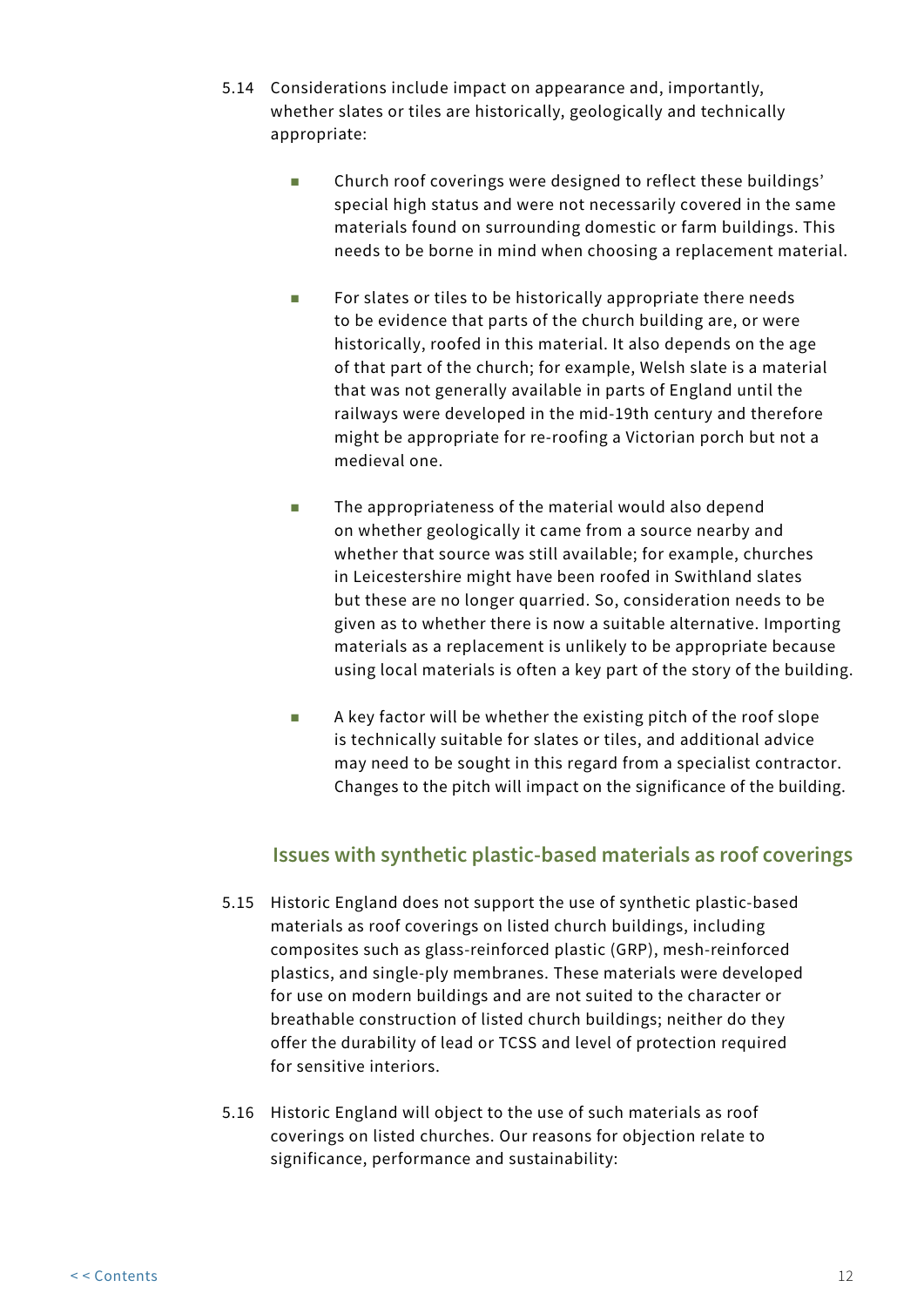- **Historic churches were designed as high-status buildings at the** centre of their communities, with high quality materials. Synthetic plastic-based materials do not meet this standard and therefore harm the status and significance of the building. This includes the visual impact, but is not limited to it.
- **Much of the work that went into covering and repairing successive** lead roofs was carried out by highly skilled craftspeople. Using synthetic plastic-based materials, designed for modern construction, entails the loss of the traditional metalworking skills that are an important part of our cultural heritage.
- Synthetic plastic-based materials have an advertised lifespan equivalent to a single generation and will not protect the church building for future generations in the same way as lead or TCSS, which are expected to last for 80-100 years.
- The total cost over the same lifespan as lead or TCSS will therefore be higher as the material will need to be replaced a number of times.
- **The additional cost of annual inspection of the joints between** sheets and eventual replacement of these materials also needs to be factored in when working out value for money, especially where resources are limited.
- **These materials are more susceptible to piercing or cracking than** hard metals and some are prone to adhesive failures. They present a higher risk of water ingress at joints and abutments, so are not an anxiety-free option for PCCs.
- $\blacksquare$  Due to the above susceptibility they pose a greater risk to the sensitive interiors of listed churches, which often contain highly significant features such as wall paintings, organs, furnishings and hangings.
- **They are not as sustainable as metals in terms of repairability and** re-cyclability.
- 5.17 Synthetic plastic-based materials are therefore not a good investment for parishes or grant-funders in the medium-long term; nor are they a risk-free or maintenance-free option, even if they seem financially attractive in the short term. This is an important consideration when working out value for money, especially where resources are limited.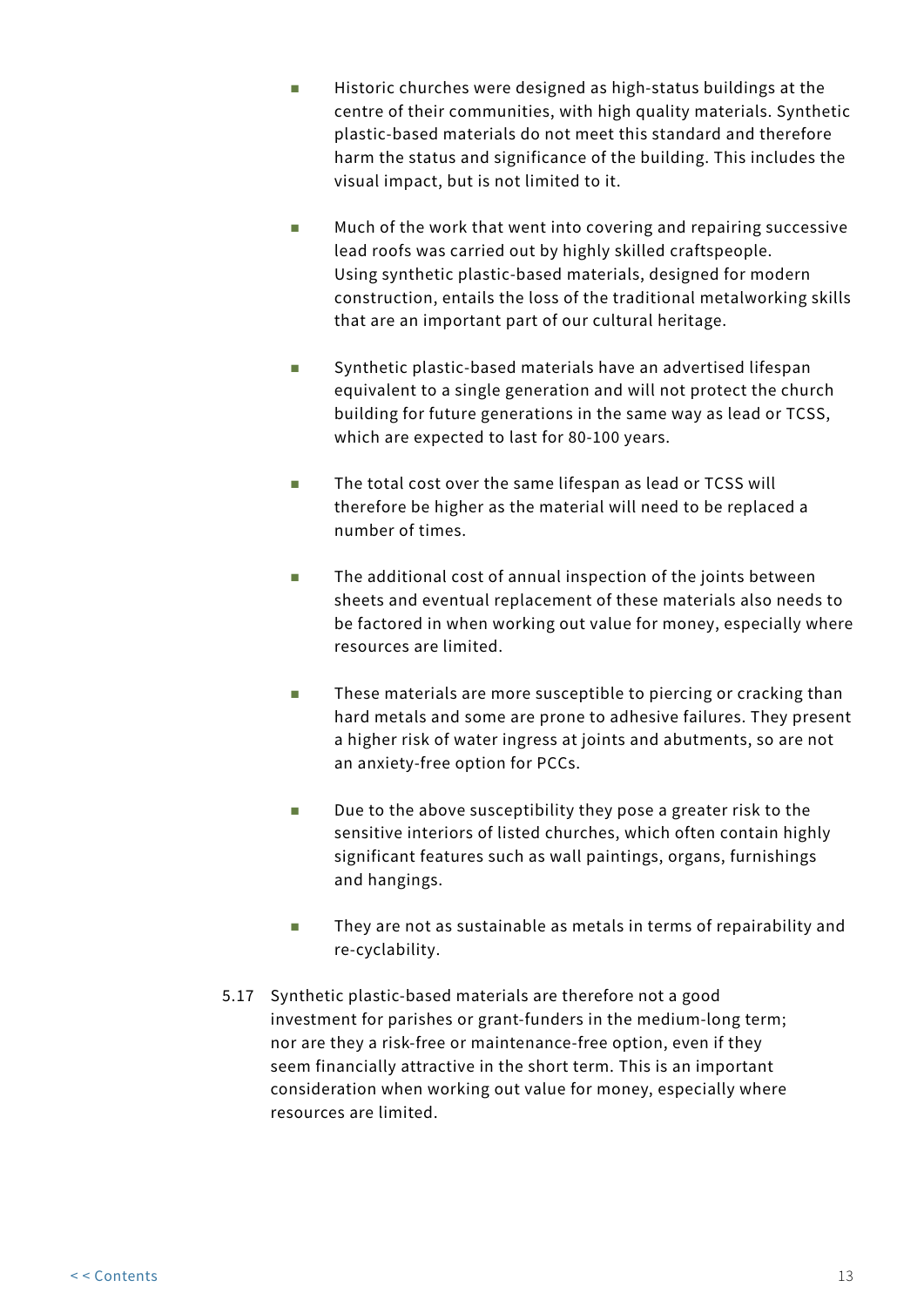<span id="page-16-0"></span>5.18 If a low-cost temporary repair is needed, we recommend protection of the roof using roofing felt until funds can be fully raised for TCSS or another appropriate permanent replacement. For further information on emergency and temporary coverings see [section](#page-17-0) six.

#### **Exceptional use of synthetic plastic-based materials on complex details of the roof**

5.19 On those limited parts of the roof where TCSS or zinc are not malleable enough to be used, such as valley gutters, flashings and upstands, we would normally recommend using lead with appropriate security measures. However, in cases where the risk of lead theft is too high and cannot be mitigated, we may not object to the use of synthetic plastic-based materials as an alternative. We advise PCCs to bear in mind that these materials are likely to require regular inspection for damage, are not suitable for walking/access routes and will have a limited lifespan. Any proposals for the use of these materials should be made in consultation with the church architect/surveyor.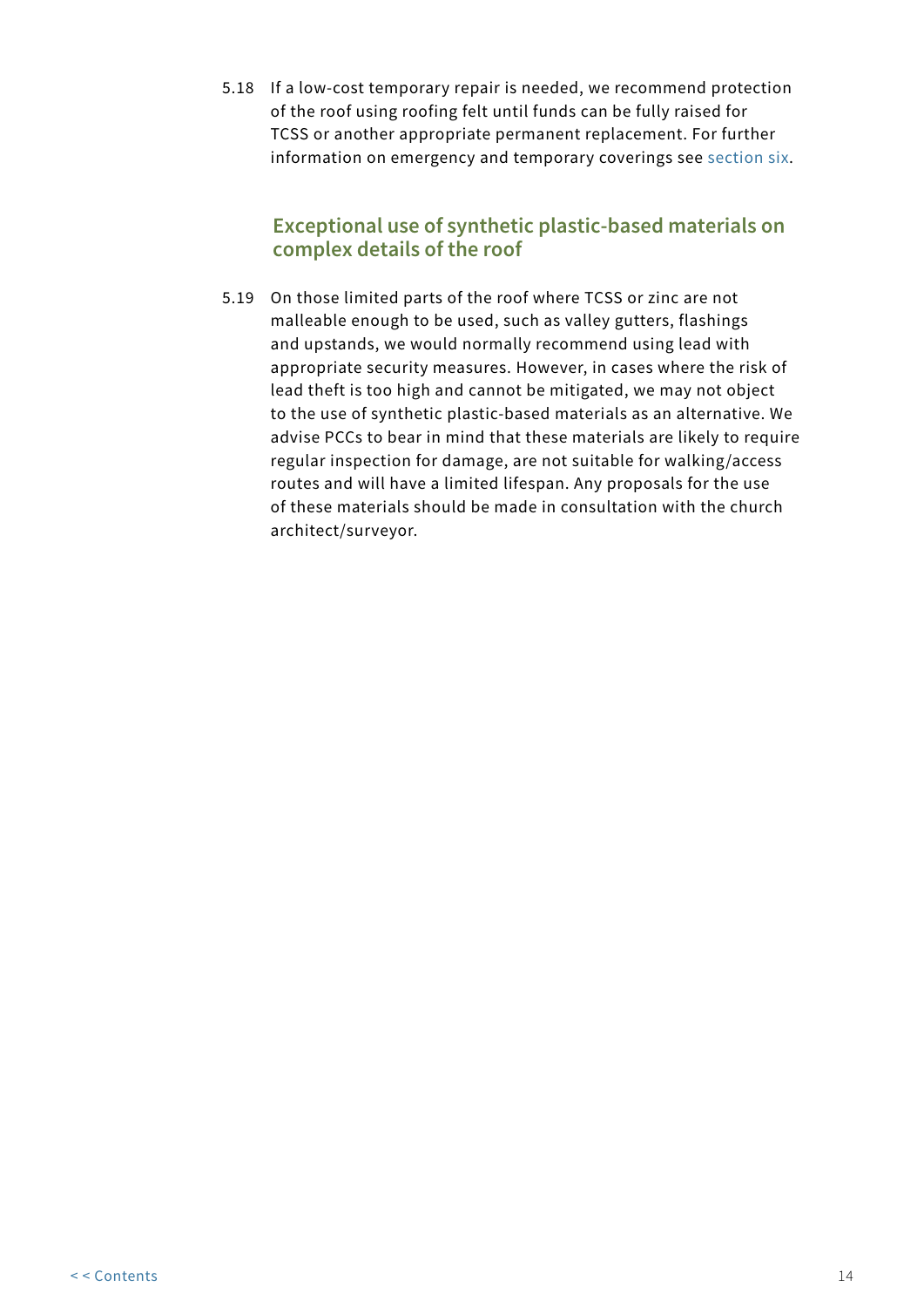# <span id="page-17-0"></span>Materials for temporary replacement

6.1 Immediately following a theft, emergency coverings such as tarpaulins or plastic sheeting should be put in place straight away. These should keep the roof watertight and weatherproof for a few months until a permanent solution can be agreed and implemented. Advice on what to do in the immediate aftermath of a metal theft can be found in [Theft of Metal from Church Roofs: Prevention](https://historicengland.org.uk/images-books/publications/theft-metal-church-roofs-prevention-response/)  [and Response.](https://historicengland.org.uk/images-books/publications/theft-metal-church-roofs-prevention-response/)



- 6.2 Once the emergency coverings are in place, the next step is to consider permanent replacement. However, there may be situations in which funding is not immediately available to replace roof coverings with an appropriate permanent material. If that is the case, it may be justifiable to replace the emergency coverings with a temporary solution for a period of up to five years (exceptionally up to ten years) until funds can be raised for the permanent replacement.
- 6.3 Before considering options for a temporary replacement material, it is vital to seek advice from the church architect or surveyor as, by definition, a temporary material may not be acceptable as a permanent covering.
- 6.4 Planning permission and denominational consent are likely to be required for temporary replacement materials. Planning permission from the local authority for a temporary covering is usually granted for a period of five years (but exceptionally can be extended to ten

Photo: Plastic sheeting secured with vertical battens as emergency covering © Simon Headley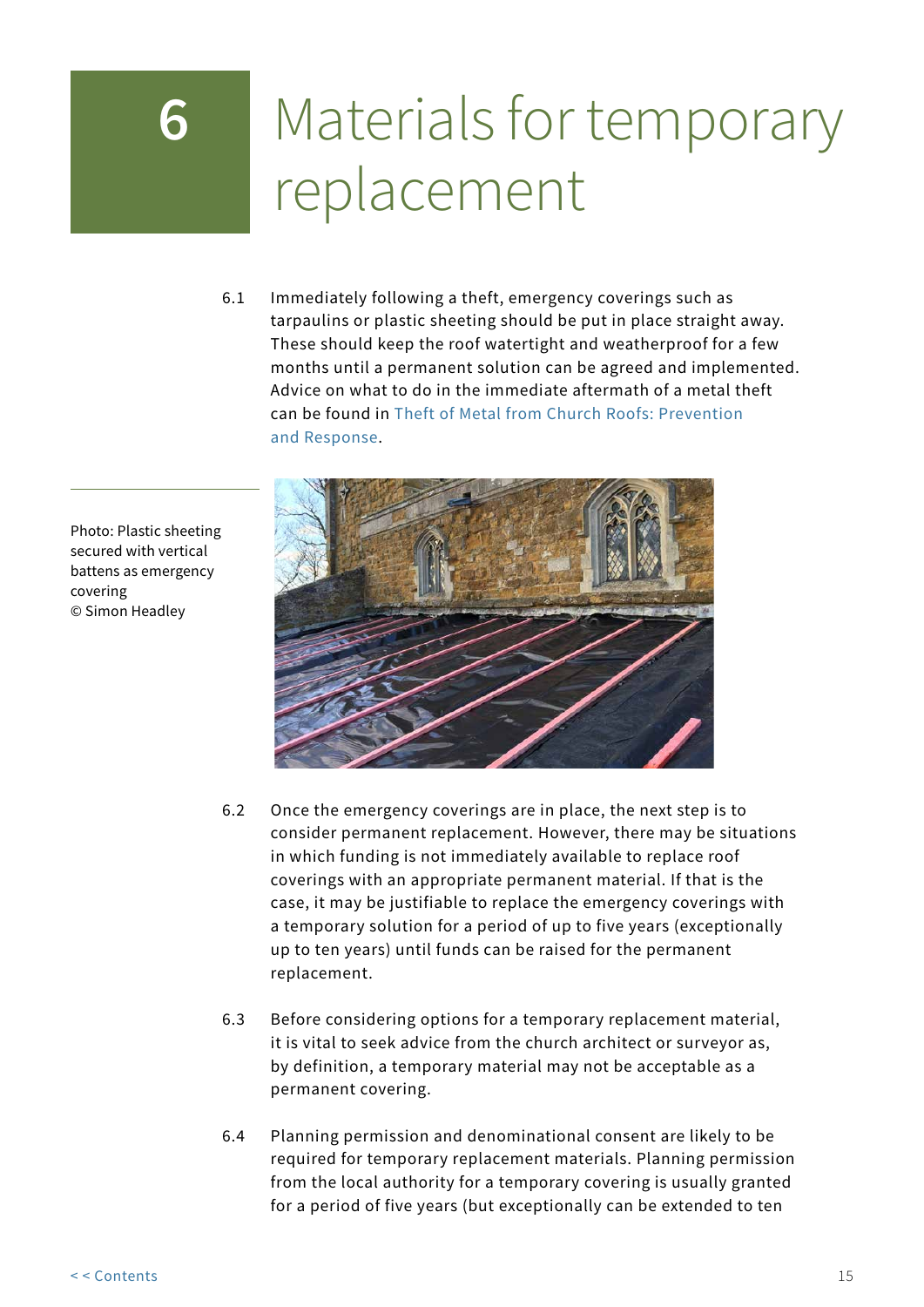years), at the end of which an application for a permanent solution is expected. Within the Church of England faculty system, Chancellors have the authority to impose conditions on consents to ensure an equivalent timescale for replacement of temporary materials with a permanent solution.

- 6.5 Synthetic plastic-based materials, multi-layered reinforced bituminous membranes and other modern systems are sometimes proposed as temporary solutions. However, as their advertised lifespan is often more than ten years, they go beyond the accepted timescale for temporary planning permission. The issues with their use as permanent materials, raised in paragraphs 5.15-18 above, therefore apply.
- 6.6 Synthetic plastic-based materials and other modern systems with an advertised lifespan of more than ten years can also cost more to install than our recommended temporary alternatives (see 6.7 below), which reduces the funding available for a permanent replacement that will last for several generations.
- 6.7 On sheltered roof slopes, shed felt is a suitable temporary cover. This is a single-layer bituminous felt that doesn't require adhesive, of the type used on garden sheds. On roofs that are exposed to strong winds, a stronger material, such as bitumen-impregnated corrugated profiled sheets, may be needed. If fitted well and fixed appropriately for the degree of exposure, both materials should last for five years. They must be adequately lapped, well-detailed at junctions and abutments and fitted to discharge into gutters.
- 6.8 Regular inspection is important to ensure that the felt (or other temporary cover) is sound and continuing to discharge into rainwater goods as intended, particularly after severe storms. The inspection should include a thorough visual survey of the inside with a powerful torch to detect water ingress. This should preferably be carried out by the same person, who should become familiar with historic discolorations or stains and not confuse these with new leaks.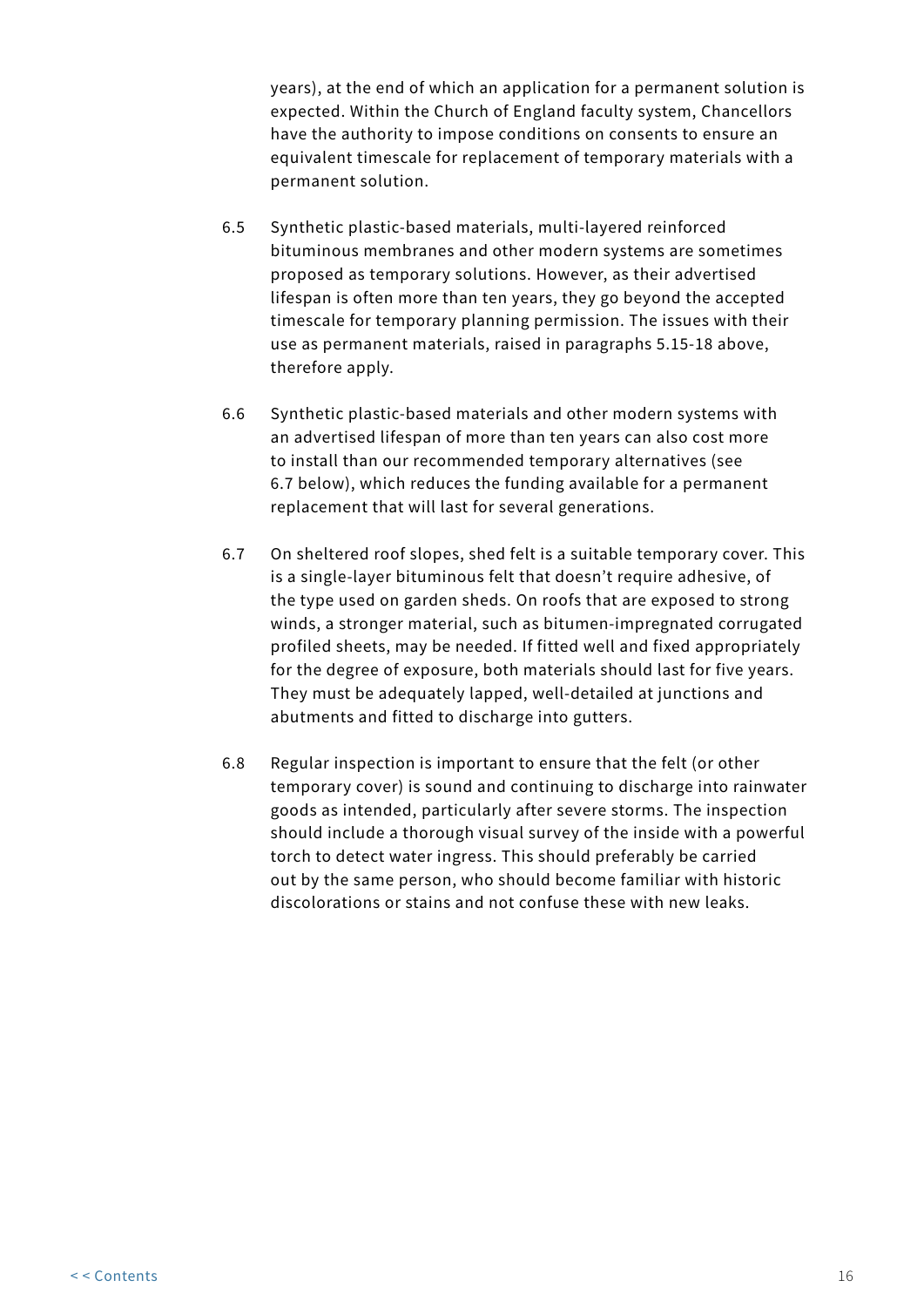# <span id="page-19-0"></span>**7** Consents and consultation with Historic England

### **Consents**

- 7.1 If you are proposing to replace the roof covering (or any other roofing parts) on a listed building with an alternative material, then various types of consent may be required:
	- Church of England parish churches: please speak to your DAC Secretary regarding Faculty consent.
	- **Dubber 2** Other places of worship under the Ecclesiastical Exemption (Roman Catholic Church, Methodist Church, Baptist Union and United Reformed Church): please speak to your denominational historic buildings advisors regarding denominational consent.
	- Non-exempt places of worship and secular buildings: please speak to your local authority conservation officer regarding Listed Building Consent.
	- **Planning permission: in all of the above cases you may also need** planning permission from the local authority if they consider the works constitute development. Local planning authorities will determine the requirement for planning permission on a case by case basis: please speak to your local authority conservation officer or planning department.
	- A small number of listed church buildings may also be Scheduled Monuments. These require bespoke advice regarding Scheduled Monument Consent. Please contact your local [Inspector of Ancient](https://historicengland.org.uk/about/contact-us/local-offices/)  [Monuments a](https://historicengland.org.uk/about/contact-us/local-offices/)t Historic England.
	- Bats are a protected species and it is illegal to disturb them or their roosts. Bats are often found in the roof structures of churches and roof work is likely to disturb them. You must get expert advice about planning and carrying out the works. In England, churches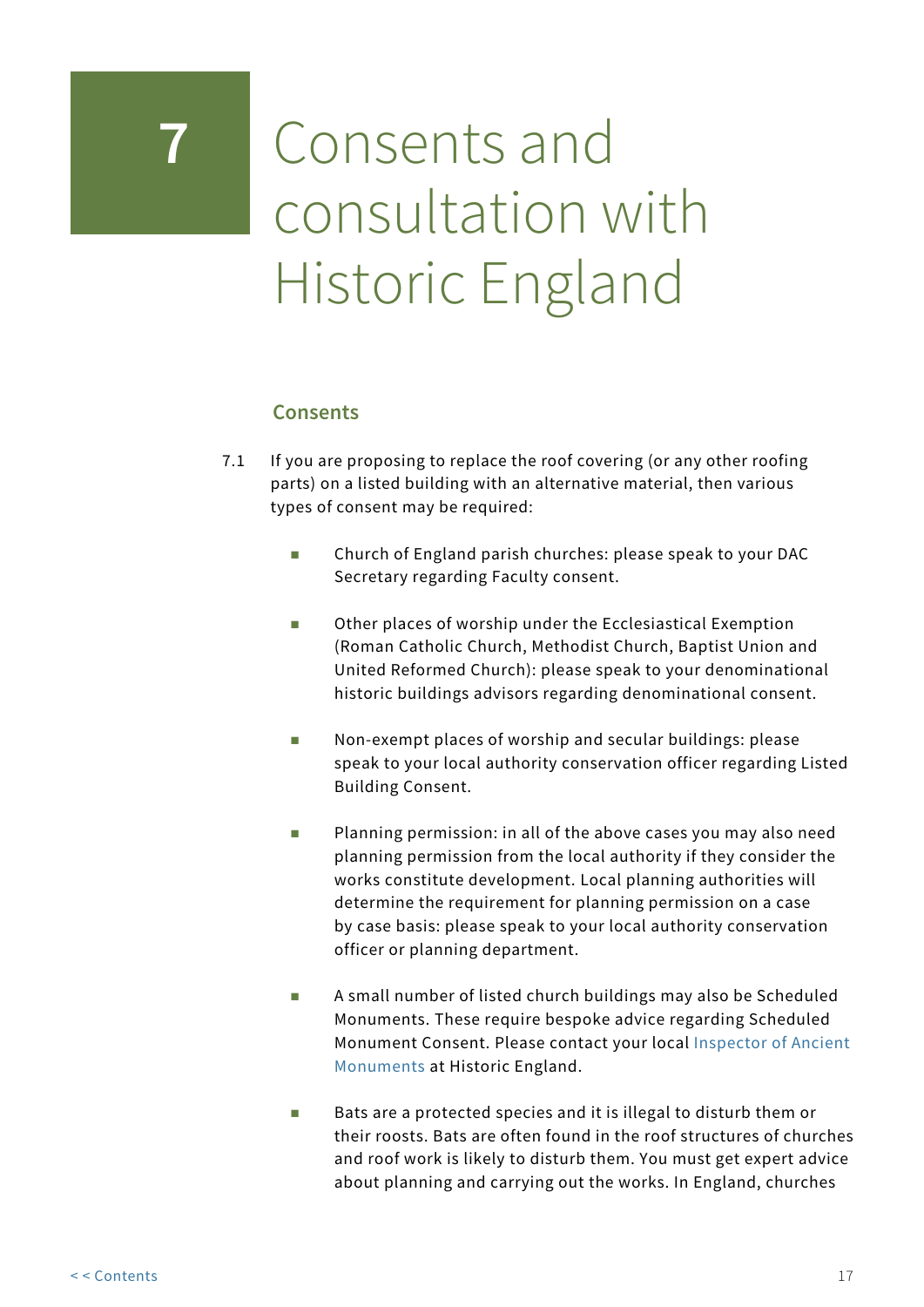can contact the Bat Helpline 0345 1300 228 for [free advice](https://www.bats.org.uk/our-work/buildings-planning-and-development/bats-and-churches/bats-and-building-work-in-churches) which may include a roost visit by a trained volunteer. You may need to get [a licence](https://www.gov.uk/government/collections/bat-licences) from Natural England to authorise the works.

### <span id="page-20-0"></span>**Consultation with Historic England and other statutory consultees**

- 7.2 Historic England is a statutory consultee with regard to the historic environment. We should be consulted on all types of applications for roofing replacement works on Grade I and II\* listed buildings, including Faculty consent, planning permission and listed building consent.
- 7.3 Consultation with us is normally undertaken by the DAC Secretary at the 'formal consultation' stage of a Faculty application on the Online Faculty System, and by the local planning authority on planning applications and listed building consents where these are required.
- 7.4 We recommend that you come to us for a [free cycle](https://historicengland.org.uk/services-skills/our-planning-services/charter/Our-pre-application-advisory-service/) of pre-application advice before you submit your formal application for determination, if your proposal for an alternative roofing material on a Grade I or II\* listed building doesn't fall into a category we consider 'straightforward' ([please see paragraph 7.8](#page-21-0)).
- 7.5 Consultation with Historic England on roof replacement works on Grade II listed buildings will depend on the nature of the work being proposed, and if there are implications for the setting of Grade I or II\* listed buildings.
- 7.6 There are other statutory consultees whose advice you may need to seek, including the Church Buildings Council and the national amenity societies. Consultation with these bodies is also normally undertaken by the DAC Secretary at the formal stage of a Faculty application, and by the local planning authority on planning applications and listed building consents.

### **Pre-application advice from Historic England**

7.7 We hope this advice note clarifies which proposals for replacement materials are more likely to gain our support, and which are more likely to be considered controversial or complex. In all cases, we recommend that you seek the advice of your church architect/ surveyor before making decisions on a replacement material; and that you check with your insurer that any measures you take are acceptable under the terms of your policy.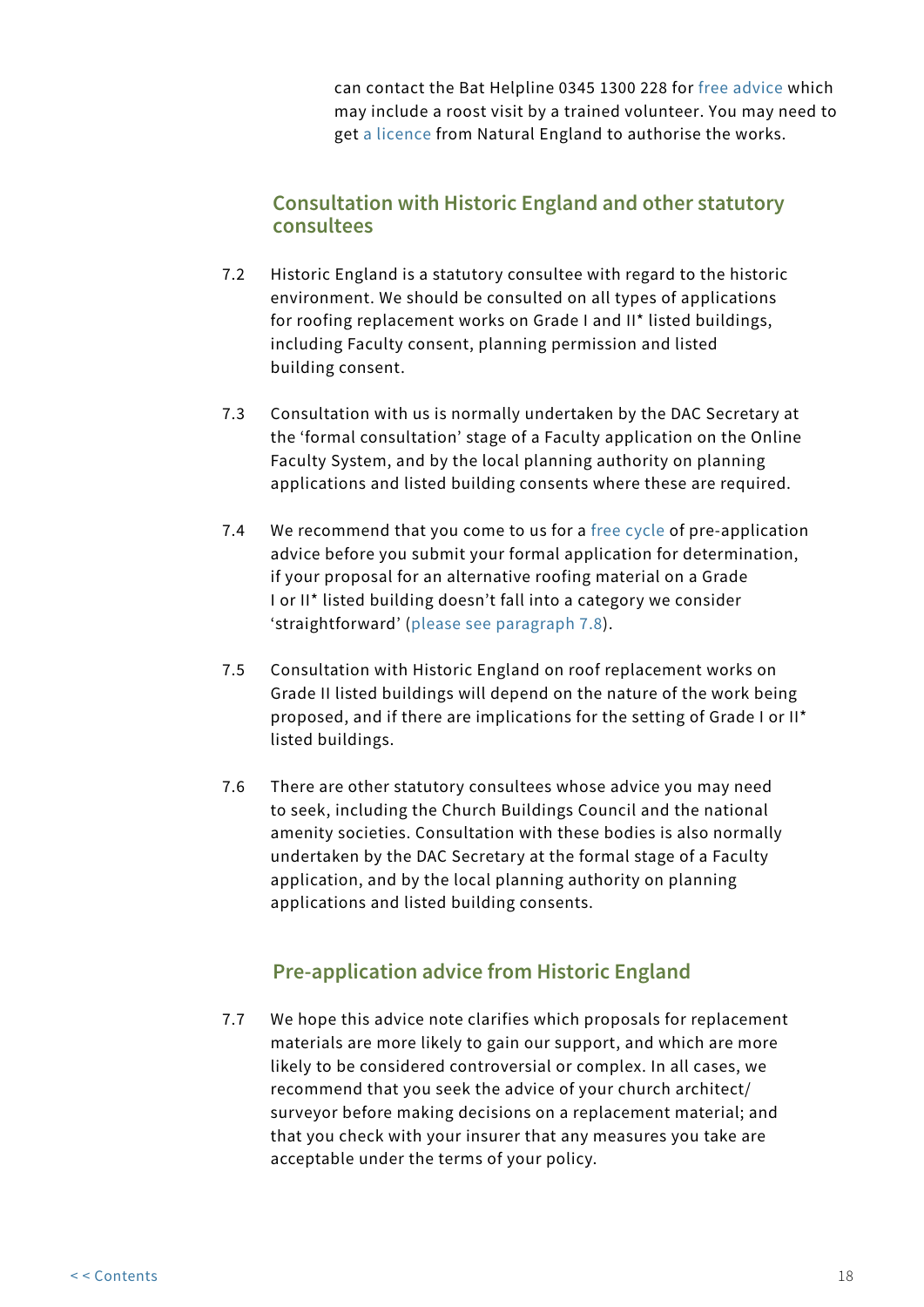- <span id="page-21-0"></span>7.8 We consider the following types of proposals to be straightforward and it is not necessary for you to seek advice from us before submitting your application/s for consent:
	- a. Where a particular roof slope has been the target of lead theft (or copper theft) and you are proposing to re-cover it with TCSS, using round batten rolls (as specified in our technical advice note on TCSS);
	- b. When the lead on a particular roof slope has reached the end of its useful life and needs to be replaced, in line with the QI recommendations; and the church has already experienced metal theft or is in an area of evidenced high risk of theft; and you are proposing to re-cover the roof slope with TCSS, using round batten rolls.
- 7.9 If your proposals don't fall into the above categories, or you're not sure what to do, we'd welcome the opportunity to advise you at an early stage – we offer a [free cycle of pre-application](https://historicengland.org.uk/services-skills/our-planning-services/charter/Our-pre-application-advisory-service/) discussions and written advice.
- 7.10 Please email your pre-application request to your local Historic England team (email addresses below). Alternatively, send us a preapplication advice request through the Online Faculty System, at the 'pre-formal consultation' stage. In some dioceses the DAC Secretary will take responsibility for ensuring that Historic England receives an advice request through the Online Faculty System.
- 7.11 This is the information you'll need to provide with the preapplication request for it to be considered (some of which can be incorporated into Statements of Significance and Need):
	- $\blacksquare$  Name and address of the building, with a map or plan if possible;
	- What is the existing roof covering material, its condition as set out in the last QI (if relevant), and how much of the covering remains or has been stolen;
	- **The number and approximate dates of theft that have occurred** and the roof areas affected, or evidence of high risk of theft in the area;
	- **Photographs of the roof area/s affected, including from** surrounding viewpoints such as the churchyard;
	- **NHET What material you are considering replacing the roof covering** with, and why;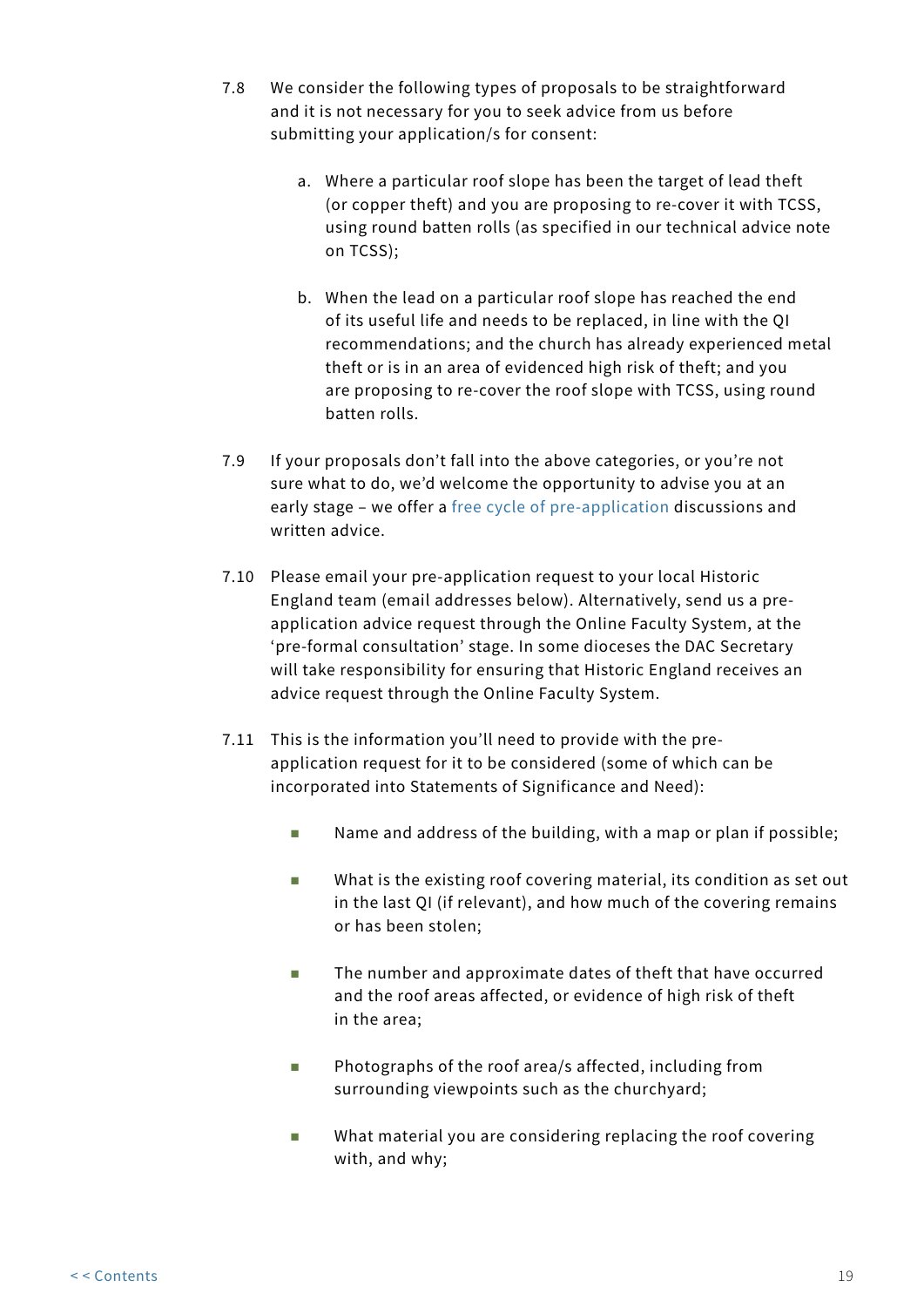- <span id="page-22-0"></span>**Any drawings or technical specifications provided by your** architect/surveyor or roofing contractor;
- Whether there is a roof alarm installed or proposed to be installed;
- Whether any grant-aid for repair of the roof was received in the last 10 years from Historic England (formerly English Heritage).

#### **Email addresses for sending pre-application requests**

North West: [e-nwest@HistoricEngland.org.uk](mailto:e-nwest%40HistoricEngland.org.uk?subject=)

North East: [e-neast@HistoricEngland.org.uk](mailto:e-neast%40HistoricEngland.org.uk?subject=)

Yorkshire & Humber: [e-yorks@HistoricEngland.org.uk](mailto:e-yorks%40HistoricEngland.org.uk?subject=)

Midlands: [e-midlands@HistoricEngland.org.uk](mailto:e-midlands%40HistoricEngland.org.uk?subject=)

East of England: [e-east@HistoricEngland.org.uk](mailto:e-east%40HistoricEngland.org.uk?subject=)

South West: [e-swest@HistoricEngland.org.uk](mailto:e-swest%40HistoricEngland.org.uk?subject=)

London: [e-london@HistoricEngland.org.uk](mailto:e-london%40HistoricEngland.org.uk?subject=)

South East: [e-seast@HistoricEngland.org.uk](mailto:e-seast%40HistoricEngland.org.uk?subject=)

To find out which of our local offices you should contact, refer to our website, where you will find a list of the counties each office covers:

[https://historicengland.org.uk/about/contact-us/local-offices/](https://historicengland.org.uk/about/contact-us/local-offices/ )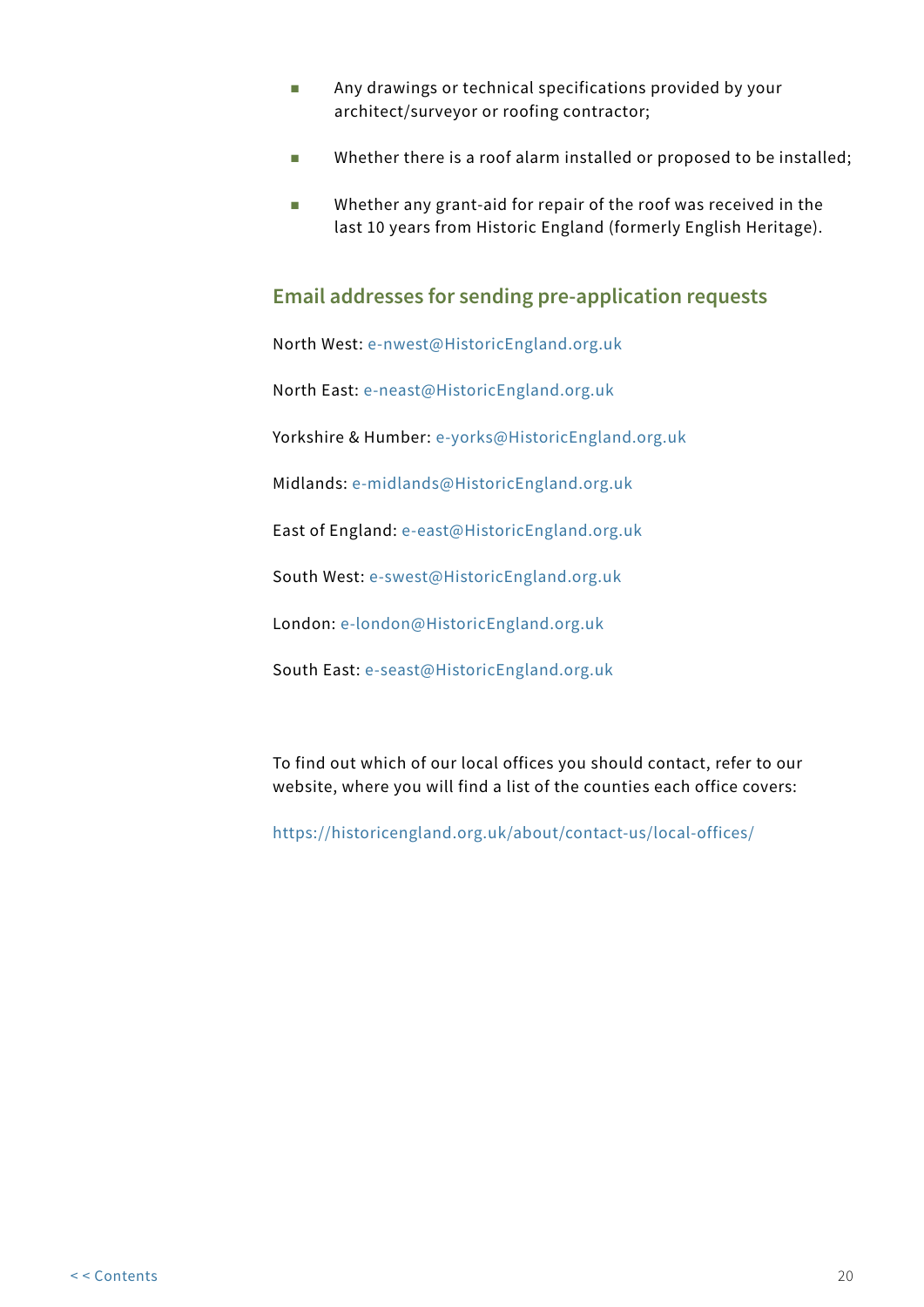# <span id="page-23-0"></span>**8** Trade contacts for appropriately skilled contractors

Federation of Traditional Metal Roofing Contractors:<http://ftmrc.co.uk/>

Lead Contractors Association: <https://leadcontractors.co.uk/>

National Federation of Roofing Contractors: <http://www.nfrc.co.uk>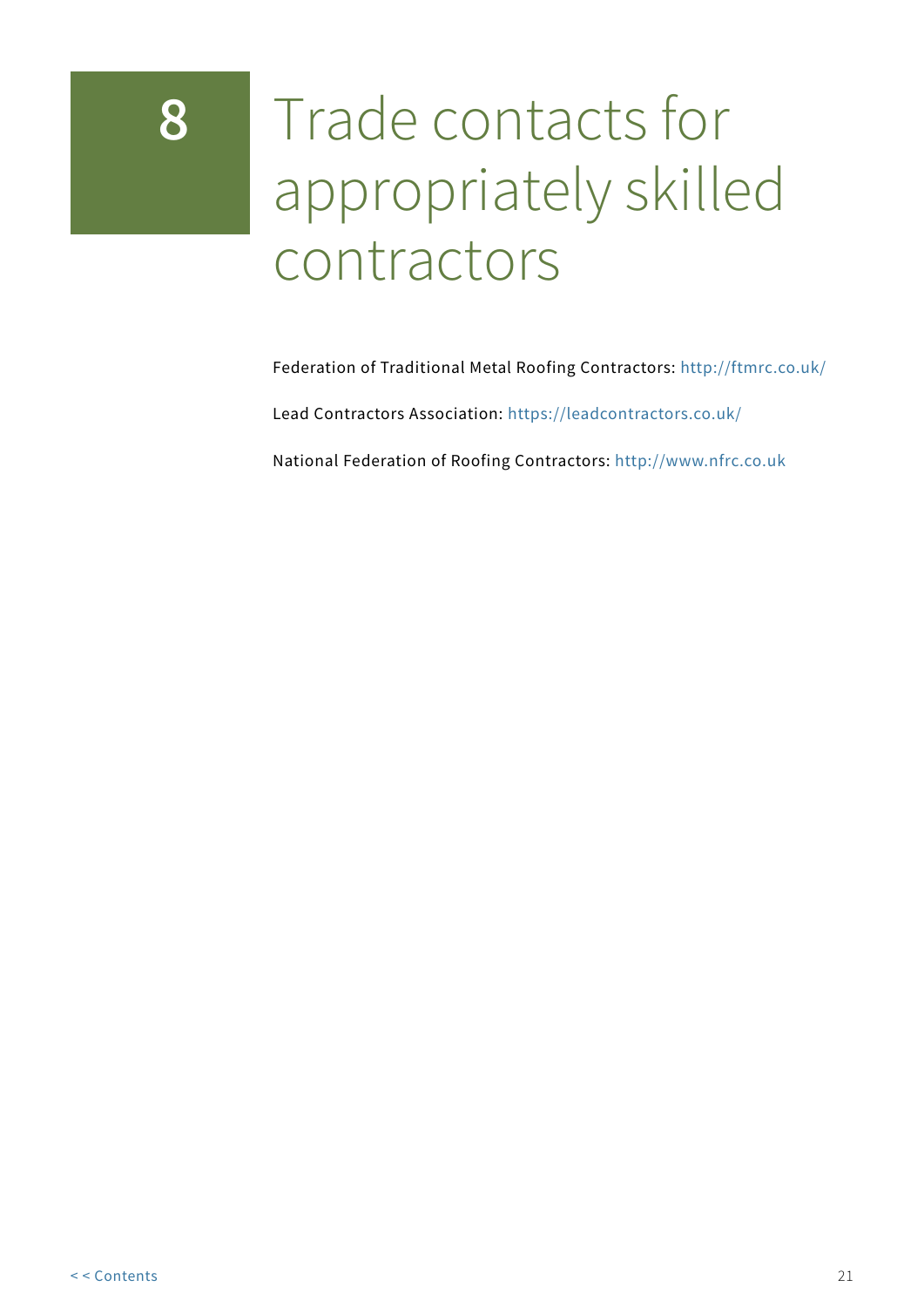#### **Contact Historic England**

**East of England** Brooklands 24 Brooklands Avenue Cambridge CB2 8BU Tel: 01223 582749 Email: [eastofengland@](mailto:eastofengland%40HistoricEngland.org.uk?subject=Guidance) [HistoricEngland.org.uk](mailto:eastofengland%40HistoricEngland.org.uk?subject=Guidance)

#### **Fort Cumberland** Fort Cumberland Road Eastney Portsmouth PO4 9LD Tel: 023 9285 6704 Email: [fort.](mailto:fort.cumberland%40HistoricEngland.org.uk?subject=Guidance) [cumberland@](mailto:fort.cumberland%40HistoricEngland.org.uk?subject=Guidance) [HistoricEngland.org.uk](mailto:fort.cumberland%40HistoricEngland.org.uk?subject=Guidance)

**London and South East** 4th Floor Cannon Bridge House 25 Dowgate Hill London EC4R 2YA Tel: 020 7973 3700 Email: [londonseast@](mailto:londonseast%40HistoricEngland.org.uk?subject=Guidance) [HistoricEngland.org.uk](mailto:londonseast%40HistoricEngland.org.uk?subject=Guidance)

#### **Midlands**

The Axis 10 Holliday Street Birmingham B1 1TG Tel: 0121 625 6888 Email: [midlands@](mailto:midlands%40HistoricEngland.org.uk?subject=Guidance) [HistoricEngland.org.uk](mailto:midlands%40HistoricEngland.org.uk?subject=Guidance) **North East and Yorkshire** Bessie Surtees House 41-44 Sandhill Newcastle Upon Tyne NE1 3JF Tel: 0191 269 1255 Email: [northeast@](mailto:northeast%40HistoricEngland.org.uk?subject=Guidance) [HistoricEngland.org.uk](mailto:northeast%40HistoricEngland.org.uk?subject=Guidance)

37 Tanner Row York YO1 6WP Tel: 01904 601948 Email: [yorkshire@](mailto:yorkshire%40HistoricEngland.org.uk?subject=Guidance) [HistoricEngland.org.uk](mailto:yorkshire%40HistoricEngland.org.uk?subject=Guidance)

#### **North West**

3rd Floor, Canada House 3 Chepstow Street Manchester M1 5FW Tel: 0161 242 1416 Email: [northwest@](mailto:northwest%40HistoricEngland.org.uk?subject=Guidance) [HistoricEngland.org.uk](mailto:northwest%40HistoricEngland.org.uk?subject=Guidance)

#### **South West**

Fermentation North (1st Floor) Finzels Reach Hawkins Lane Bristol BS1 6JQ Tel: 0117 975 1308 Email: [southwest@](mailto:southwest%40HistoricEngland.org.uk?subject=Guidance) [HistoricEngland.org.uk](mailto:southwest%40HistoricEngland.org.uk?subject=Guidance)

#### **Swindon**

The Engine House Fire Fly Avenue Swindon SN2 2EH Tel: 01793 445050 Email: [swindon@](mailto:swindon%40HistoricEngland.org.uk?subject=Guidance) [HistoricEngland.org.uk](mailto:swindon%40HistoricEngland.org.uk?subject=Guidance)